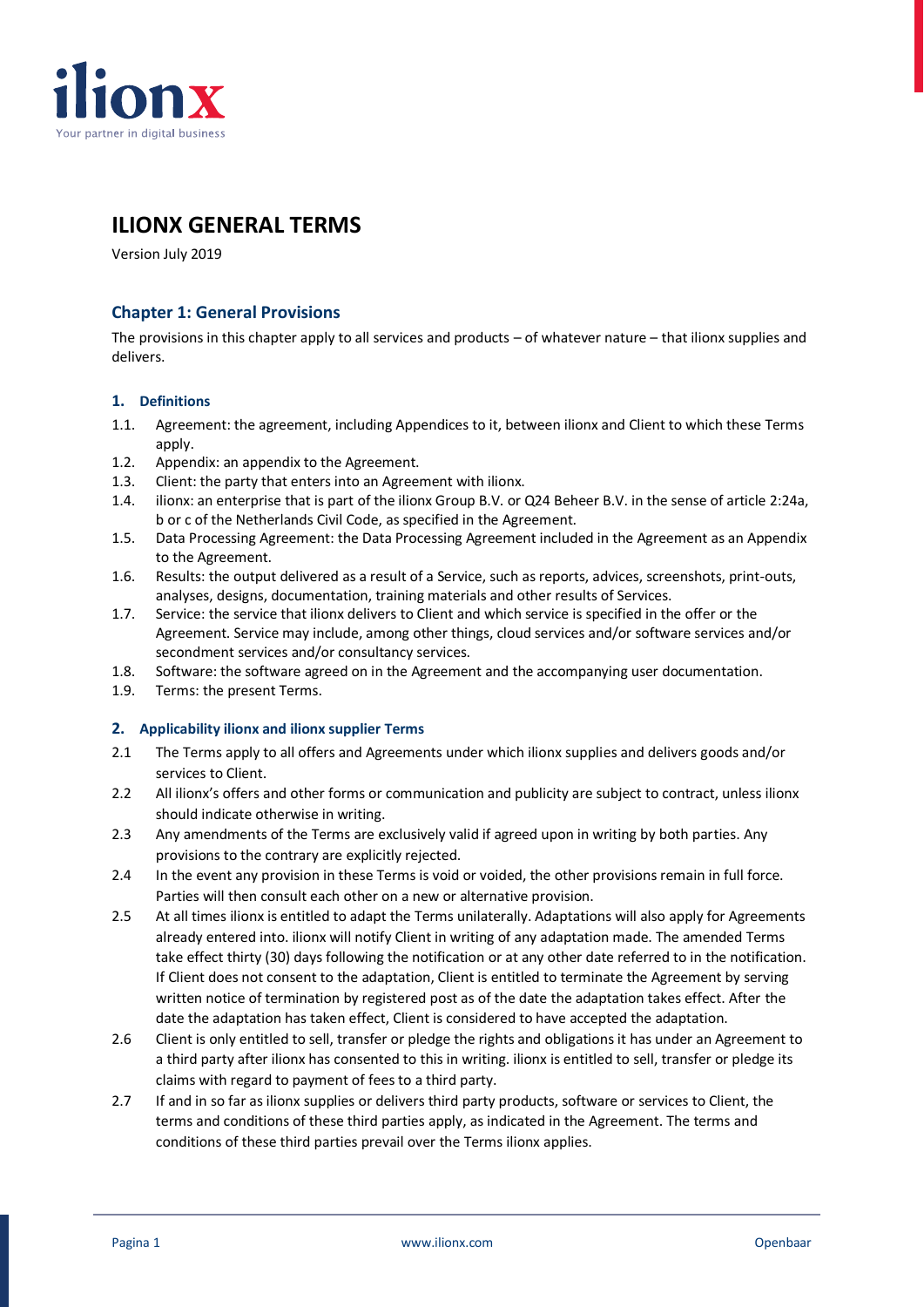

2.8 In the event Client should directly enter into an end user licence agreement and/or a maintenance agreement with a third party or into any other agreement with a third party in relation to an Agreement or the execution of an Agreement, ilionx will not be a party to that agreement or those agreements and these agreements are always subject to the terms and conditions applied by the relevant third party. ilionx is neither responsible, in whatever way, for the proper operation of these third party products, services or software nor for the third party products, services or software being available in good time. By entering into an Agreement, Client declares to agree to the applicability of those third party terms and conditions.

# **3. Offer and Agreement**

- 3.1 All ilionx's offers and other forms of communication and publicity are subject to contract, unless ilionx should indicate otherwise in writing. Client guarantees the correctness and completeness of any data, information, designs and specifications provided to ilionx by or on behalf of Client on which data the offer – and any Agreements ensuing from it – is based.
- 3.2 An Agreement between parties becomes effective on having been signed by both parties and always includes ilionx's offer, signed by Client as correct.
- 3.3 ilionx may transfer, in whole or in part, its legal relationship under an Agreement to one of the enterprises that are part of the ilionx Group or the QNH group, without Client's consent or cooperation being required.
- 3.4 Parties agree that an Agreement entered into with the purpose to make Software available for use, will never be considered as a sales and purchase contract.

# **4 Price and payment**

- 4.1 All sums are listed in euros, exclusive of turnover tax (VAT) and other levies. Client must pay these sums in accordance with the payment conditions referred to on the invoice. In the event no specific payment conditions have been included, Client must pay within thirty (30) days following the invoice date. Client is neither entitled to suspend any payments nor to set off any sums due.
- 4.2 If Client is obliged to pay periodic payments, ilionx may adapt the current prices and rates in writing, with due observance of a term of at least three (3) months. If Client does not consent to the adaptation, Client is entitled to terminate the relevant Agreement by serving written notice of termination as of the date the new prices and/or rates are to take effect.
- 4.3 ilionx may index its rates on an annual basis, per 1 January, in accordance with the CBS (Statistics Netherlands) price index. Client's right to terminate an Agreement as referred to in article 4.2 of these Terms does not apply for this indexation.
- 4.4 In the event Client should fail to pay any of the sums due or fail to pay these in time, collection costs may be charged to a minimum of 8% of the principal sum, without any prejudice, however, to ilionx's rights to claim compensation of the full collection costs and any other costs incurred, including all costs calculated by external experts and of any other damages suffered.
- 4.5 Any work or other activities carried out by ilionx on Client's request or with Client's prior consent, which work or activities are outside the content or scope of the agreed upon work and/or activities, must be paid by Client on the basis of the rates agreed upon. In the event rates have not been agreed upon, the rates apply that ilionx usually charges for this type of work or activity. ilionx is never obliged to grant such a request and ilionx may require Client to enter into a separate, written Agreement to have the work or the activities carried out.
- 4.6 ilionx retains title to all goods delivered by ilionx to Client until all sums due by Client under the Agreement have been paid to ilionx in full.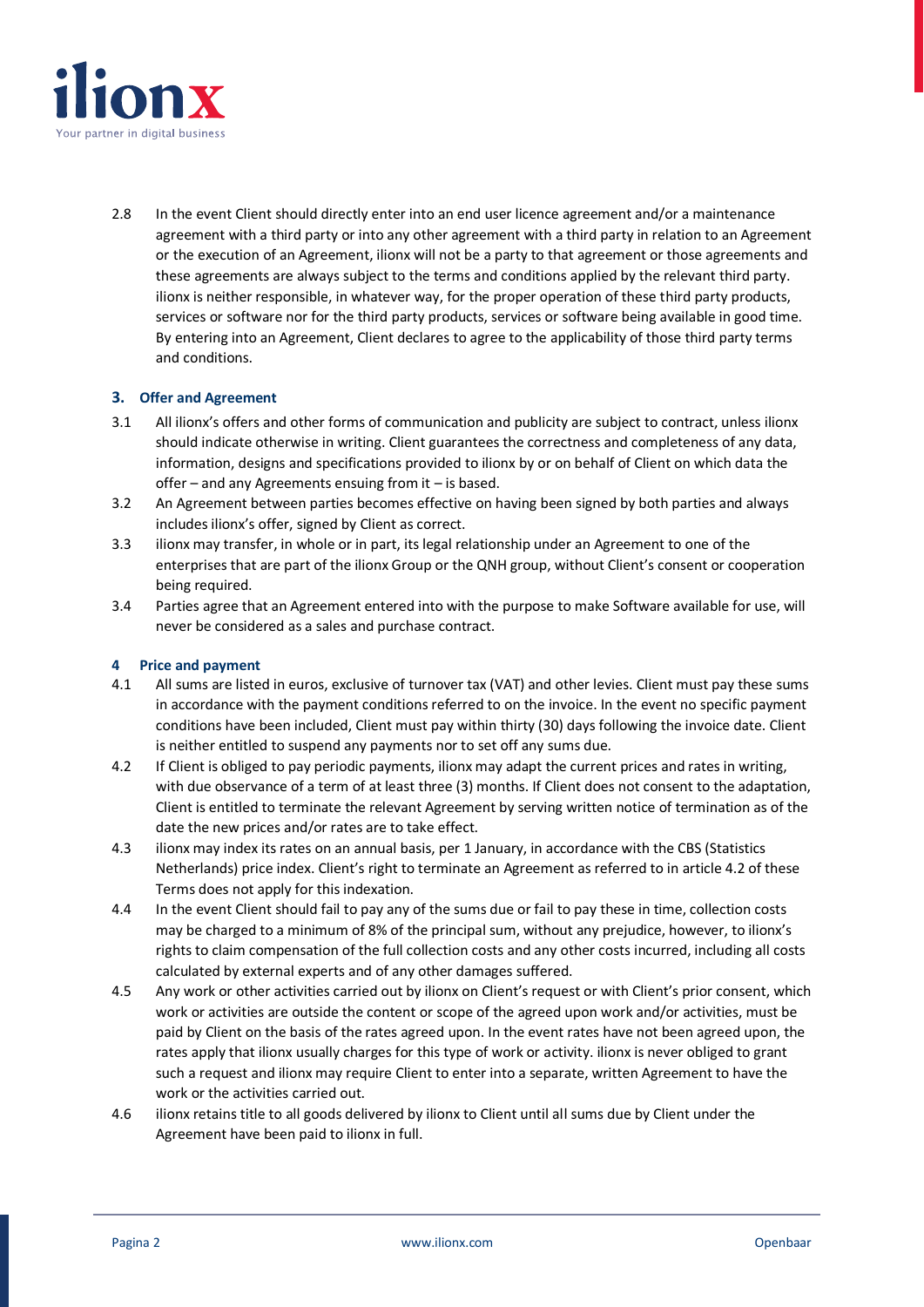

#### **5 Continuing performance contract**

- 5.1 If an Agreement entered into by parties is a continuing performance contract, this Agreement is considered to have been entered into for the term agreed upon by parties. If parties have not agreed upon any term, the duration of this Agreement will be one (1) year.
- 5.2 Upon expiry of its term, the duration of an Agreement is tacitly renewed for the duration of the term originally agreed upon, unless either party should terminate ("opzeggen") this Agreement by serving written notice of termination in accordance with the possibilities described in the relevant Agreement. If no reference is made to any notice period for termination, this notice period will be three (3) months before the end of the relevant term.

#### **6 Data exchange and Personal data**

- 6.1 If personal data are to be processed under an Agreement, ilionx and Client will enter into a Data Processing Agreement to that end.
- 6.2 ilionx does not make Client's data, including personal data, available outside its own organization and the enterprises affiliated with ilionx, unless Client should instruct this or in so far as this should be necessary or required under these Terms, under an Agreement or by law.
- 6.3 Client guarantees the accuracy, quality, integrity, lawfulness, reliability and suitability of the data delivered by Client. Client sees to it that all relevant consent is obtained to make data available to ilionx and for ilionx to use the data in the context of the execution of an Agreement, which consent includes permission to collect, use, process, transfer and provide personal data.

# **7 Confidentiality**

- 7.1 ilionx and Client see to it that confidentiality is observed with respect to all data received from the other party, which data are known or could reasonably be known to be confidential. This confidentiality requirement does not apply if and in so far as providing the relevant data to a third party is required pursuant to a judicial decision or arbitral award, a legal requirement or for the proper execution of an Agreement. The party who receives the confidential data will only use these data for the purpose for which the data were provided. Data are always considered to be confidential if indicated as such by either party.
- 7.2 Client acknowledges that the Software, products and Services provided by ilionx are always confidential by nature and that these contain trade secrets of ilionx and its affiliates, its suppliers or the producer of the goods or services.
- **7.3** If Client detects an error or a data breach in an ilionx Cloud Service, Software Service, other Service, Software or data carrier, Client will report this to ilionx and will not make this public before ilionx and/or the supplier or the relevant third party supplier have been granted a reasonable period of time to repair the error or the breach ("responsible disclosure").

# **8 Intellectual Property**

- 8.1 All intellectual property rights with respect to the Software, customized Software, websites, applications, data files, hardware, training materials, testing materials and other materials – such as but not restricted to analyses, designs, documentation, reports – made available under an Agreement remain exclusively vested in ilionx, its licensors and/or suppliers. Client obtains the user rights that are explicitly granted under these Terms, an Agreement and the law.
- 8.2 ilionx is permitted to take technical measures to protect the hardware, data files, websites, applications, Software made available, Software which Client is granted access to (partially or in full) and the like in the context of an agreed upon restriction in the content or the duration of the right to use these objects. Client may not remove or circumvent these technical measures or have these removed or circumvented.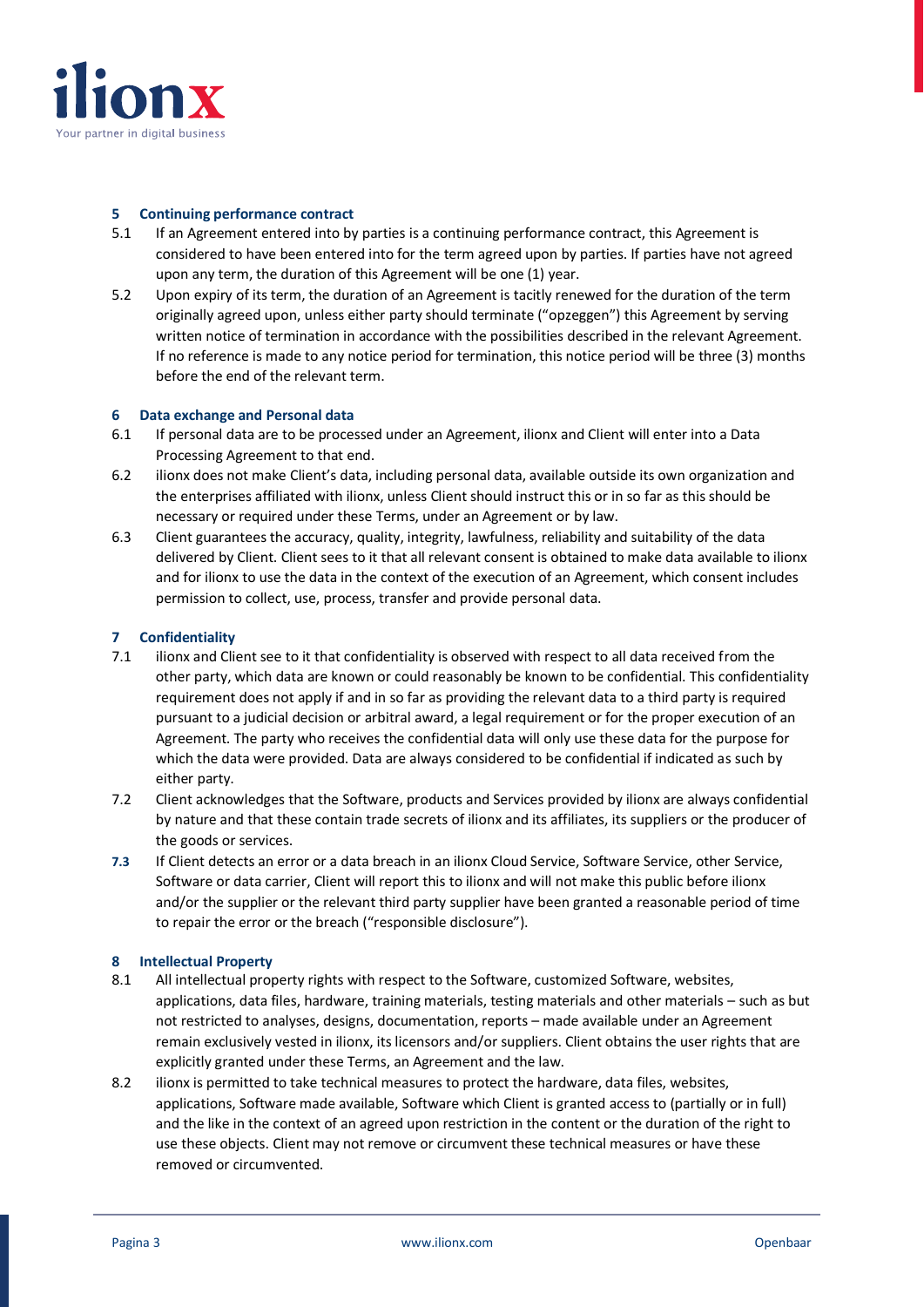

- 8.3 ilionx will try to resolve any claim filed by a third party against Client, which claim is based on an alleged, direct infringement by Software, websites, applications, data files, hardware or other materials ("Materials") developed by ilionx of any intellectual property right which that third party can enforce in the European Economic Area. ilionx is obliged to do so, provided that Client uses these Materials unmodified and in accordance with the relevant Agreement and without combining these Materials with hardware or software, websites or other materials that have not been supplied or delivered by ilionx or have not been recommended in the relevant Agreement. If ilionx cannot resolve the claim by the third party under commercially reasonable conditions, ilionx may (a) modify the object delivered to Client or replace it by an operational equivalent, or, if this should prove impossible (b) terminate ("opzeggen") the relevant Agreement by giving notice of termination and refund the amount paid by Client for the period following the termination of this Agreement.
- 8.4 The indemnity referred to in article 8.3 is provided under the following conditions: (a) Client informs ilionx immediately in writing about any such claim or a possible claim; (b) Client allows ilionx to conduct its own defence, independently, and/or to settle the claim; and (c) Client provides ilionx with correct and complete information and assistance to settle such claim and/or to defend itself against it. To that purpose Client must grant ilionx the required powers-of-attorney and provide ilionx with any assistance it may require.
- 8.5 The indemnity referred to in article 8.3 no longer applies if the alleged infringement is related to (a) material made available by Client to ilionx for use, modification, processing or maintenance or (b) modifications that Client has made, or has had made, in the Materials without ilionx's written permission.
- 8.6 Client is not entitled to remove or alter any reference to the confidential nature or notices of the relevant copyrights, trademarks, trade names or any other intellectual property from or in the Materials or have these removed or altered.
- 8.7 Client guarantees that none of the hardware, software, material meant for websites and/or data files and/or other materials and/or designs made available to ilionx for use, maintenance, modification, installation or integration purposes or for the performance of other activities pursuant to or in the context of an Agreement is incompatible with any third party rights. Whenever Client makes software, hardware or other means available to ilionx for the execution of an Agreement, Client guarantees that it has obtained of will obtain any required licence or consent with respect to any means ilionx may need. Client indemnifies ilionx against any claim by a third party which is based on an alleged infringement of any right of that third party by any of the means that have been made available or by the use, maintenance, modification, installation or integration of such means.
- 8.8 ilionx is never obliged to carry out data conversion, unless this has been explicitly agreed upon with Client.
- 8.9 ilionx's full liability in relation to any alleged infringement of any third party intellectual property rights is limited to the obligations laid down in the present article.

# **9 Cooperation and information**

9.1 Parties acknowledge and agree that the success of an IT project depends on the commitment of both parties and a good, proactive cooperation – from both sides – plus proper communication between parties. Achieving a successful Result is a shared responsibility and not the (end) responsibility of either party. Parties will always render each other any assistance required – always promptly and in all reasonableness – and always provide the other party with the data or information that party requests. If Client assigns its own staff and/or auxiliary persons to assist in the execution of an Agreement, these employees and auxiliary persons must have the required skills and experience.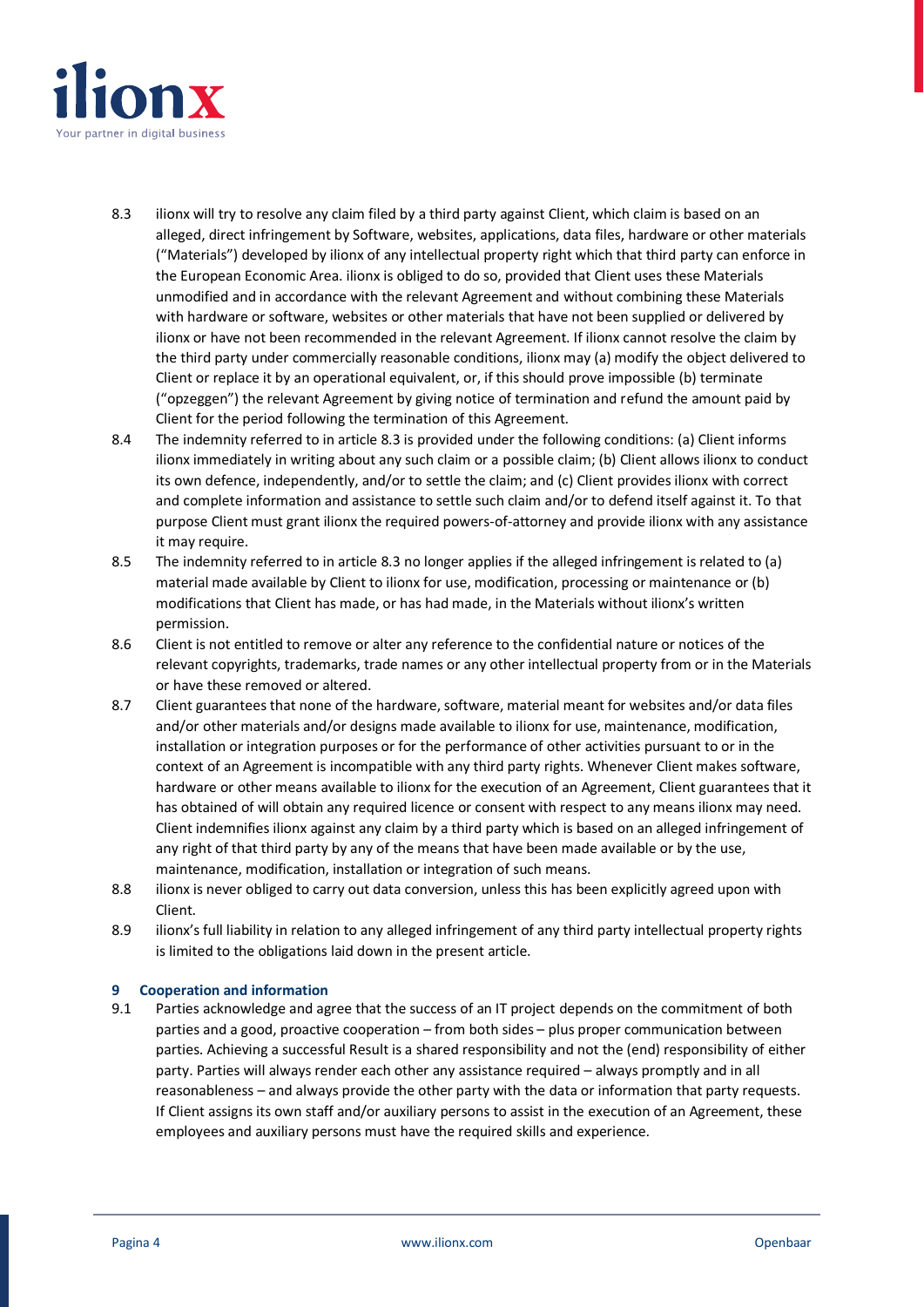

- 9.2 Client guarantees the correctness and completeness of the data, information, designs and specifications provided by Client to ilionx during the execution of an Agreement.
- 9.3 Both parties perform their tasks and duties with appropriate quality, quantity, assignment of sufficient staff and sufficiently qualified staff and on time. If either party notices that the other party is not sufficiently committed, that party will notify the other party's contact person of this in writing.
- 9.4 Client itself is responsible for the correct interpretation of the Results. Client bears the risk of selecting, using, applying and managing the hardware (including the settings), Software, websites, data files and other products and materials for or in its organization and the Services to be provided by ilionx and the way in which the Results of the Services, Software and other products and Services are implemented. Client is also responsible for the instructions given to the users and for the use made of all of this by the users.
- 9.5 Client must always exercise the utmost care with respect to the proper installation, mounting and implementation and to the correct setting of the hardware, Software, websites, data files and other products and materials.
- 9.6 In the event ilionx employees carry out activities at Client's premises, Client will see to it, free of charge, that these employees are provided, in all reasonableness, with the facilities they require, such as a workplace with computer, data and telecommunication facilities. The workplace and facilities must meet the statutory and other relevant requirements for working conditions. Client indemnifies ilionx against claims by third parties, including claims by ilionx employees, who suffer damage in connection with the execution of the Agreement, which damage results from any act or omission of Client or from unsafe situations in Client's organization. Before the activities start, Client informs ilionx employees about the house rules and safety rules that Client applies in its organization.
- 9.7 In the event computer, data and telecommunication facilities, including the internet, are used for the execution of an Agreement, Client is responsible for the appropriate selection of means required for these facilities and for their timely and full availability, except for the facilities which are under ilionx's direct use and management. ilionx is never responsible for any damage or costs, including costs of delay for ilionx, as a result of transmission errors, failures or non-availability of these facilities, unless Client proves that this damage or these costs are caused by intent or wilful recklessness on the part of ilionx's management.
- 9.8 Client is responsible both for installing, setting up, parametrizing and tuning the software and auxiliary software required for its own hardware and, where required, modifying any other hardware used, other software or auxiliary software and for the operating environment and for realizing the interoperability wanted.
- 9.9 For the duration of an Agreement and one (1) year following the end of this Agreement, or if that is later in time, following the end of any other Agreement that comes under the same umbrella Agreement – such as a framework agreement or a master agreement – entered into by parties, Client is not allowed to have any ilionx employees assigned to Client to work for Client in an employment relation, neither directly nor indirectly, unless this is decided in mutual consultation and ilionx is paid an appropriate and reasonable compensation for the expenses incurred by recruitment, selection and training of the relevant employee.
- 9.10 If Client engages the ilionx employees referred to in paragraph 9 in any other relation than an employment relation, Client is not allowed to have these employees work, neither directly nor indirectly, for Client for the periods referred to in paragraph 9 without ilionx's prior permission in writing, subject to an immediately due and payable penalty, without any demand or notice of default being required, amounting to € 30,000 per breach and € 1,000 per calendar day, or part of a calendar day, that the breach continues, without prejudice to ilionx's right to full compensation of damages.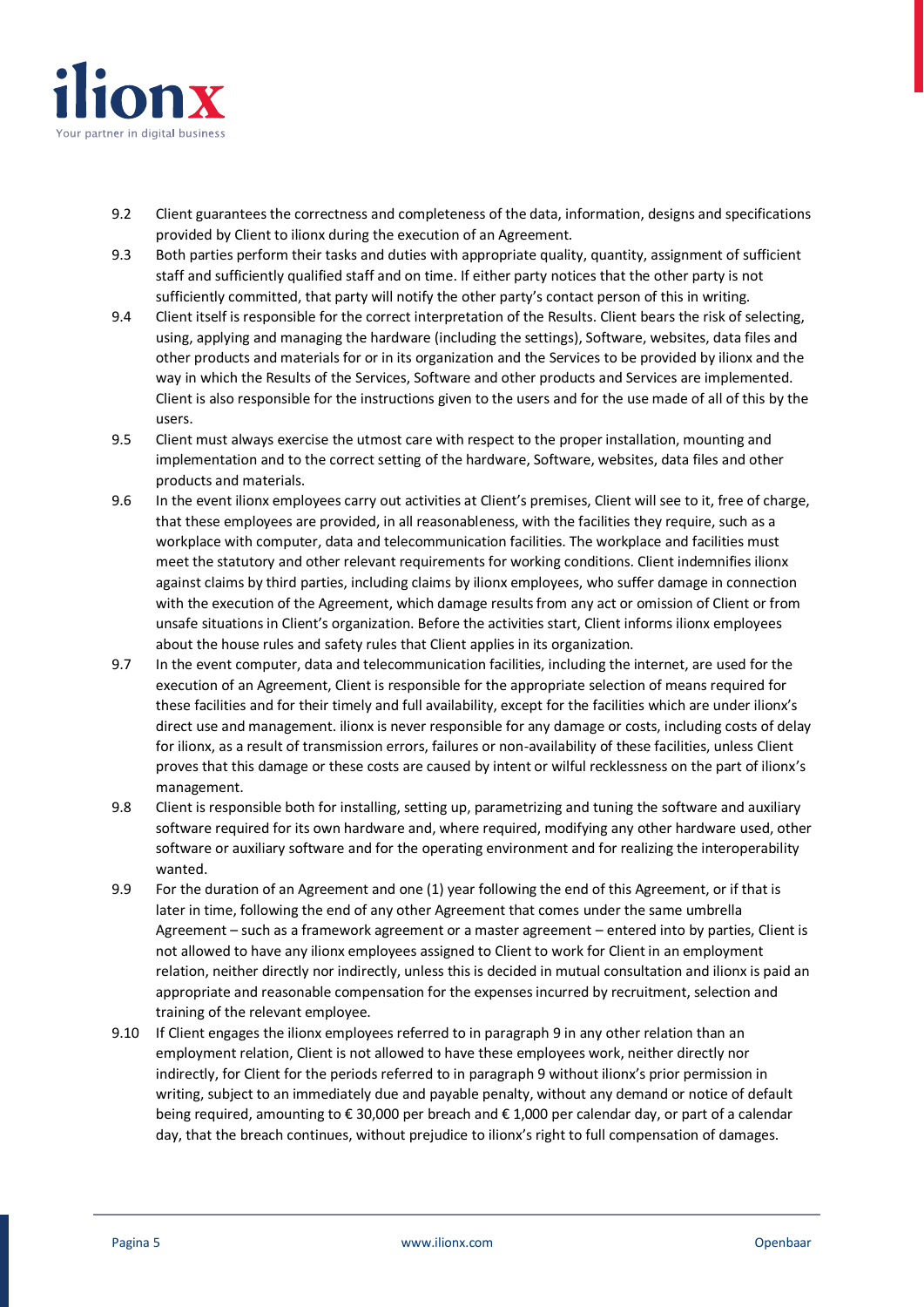

#### **10 Execution and terms**

- 10.1 All ilionx Services are provided on the basis of a best-efforts obligation ("inspannings-verbintenis").
- 10.2 ilionx will endeavour, within reason, to observe, as much as possible, the terms and/or dates, whether deadlines or not, referred to by ilionx or agreed upon by parties. Any date agreed upon between parties is considered a target date and does not bind ilionx. Merely exceeding one of the (delivery) terms or (delivery) dates referred to by ilionx or agreed upon between parties does not result in ilionx being in default ("verzuim"). ilionx will never be in default for exceeding a deadline – not even, therefore, if parties have explicitly agreed upon a (delivery) deadline in writing – before Client has served a written default notice granting ilionx a reasonable period of time to remedy the default and ilionx still imputably fails to perform its obligations after this period of time.
- 10.3 Parties are jointly responsible for ensuring the planning and possible departures from it and they will see to it that the planning and ensuring the planning is always an item on the agenda of their regular consultations.
- 10.4 If parties have agreed that the performance of the activities agreed upon under an Agreement is to take place in phases, ilionx is entitled to postpone the start of activities that are part of a certain phase until Client has approved the Results of the preceding phase in writing.
- 10.5 Without prejudice to the provisions above, ilionx is not bound by any (delivery) date or (delivery) term, whether a deadline ("fatale termijn") or not, if parties have agreed upon a change in the content or scope of an Agreement (extra work, alteration of specifications, etc.) or a change in the way an Agreement is to be executed, or in the event Client fails to meets its obligations arising from an Agreement, or fails to meet these in time or in full. If any extra work should be required while an Agreement is being executed, this can never be a reason for Client to terminate this Agreement by giving notice of termination ("opzeggen") or to terminate it for breach ("ontbinden").

# **11 Service Level Agreement and back-up**

- 11.1 Possible arrangements concerning a service level (Service Level Agreement) are always explicitly agreed upon in writing. Parties always inform each other about all circumstances that effect or may effect the service level and its availability.
- 11.2 If provisions are agreed upon about a service level, the calculation of the availability of Software, systems and related Services includes neither the putting out of operation of these, as announced in advance by ilionx, for reasons of preventive, corrective or adaptive maintenance or any other forms of service nor does it include circumstances that are outside ilionx's sphere of influence. The availability measured by ilionx is considered to be conclusive evidence, except where evidence to the contrary is provided by Client.
- 11.3 Client is responsible for making back-ups, unless explicitly agreed otherwise in writing. Client itself is responsible for a proper and complete back-up of its data and for checking these data.
- 11.4 If parties have agreed that ilionx makes back-ups of Client's data, ilionx makes a complete back-up of all Client's data it has in its possession, as frequently as agreed upon, or, if no such term has been agreed upon, once a week. ilionx retains the back-ups for the period agreed upon and if no such period has been agreed upon for the period usually applied by ilionx. ilionx retains the back-up with due care. Upon termination of an Agreement, ilionx returns these data to Client in an appropriate format, to be determined by ilionx, unless agreed upon otherwise.
- 11.5 Client itself is responsible for meeting all current statutory administrative and retention obligations that apply for Client.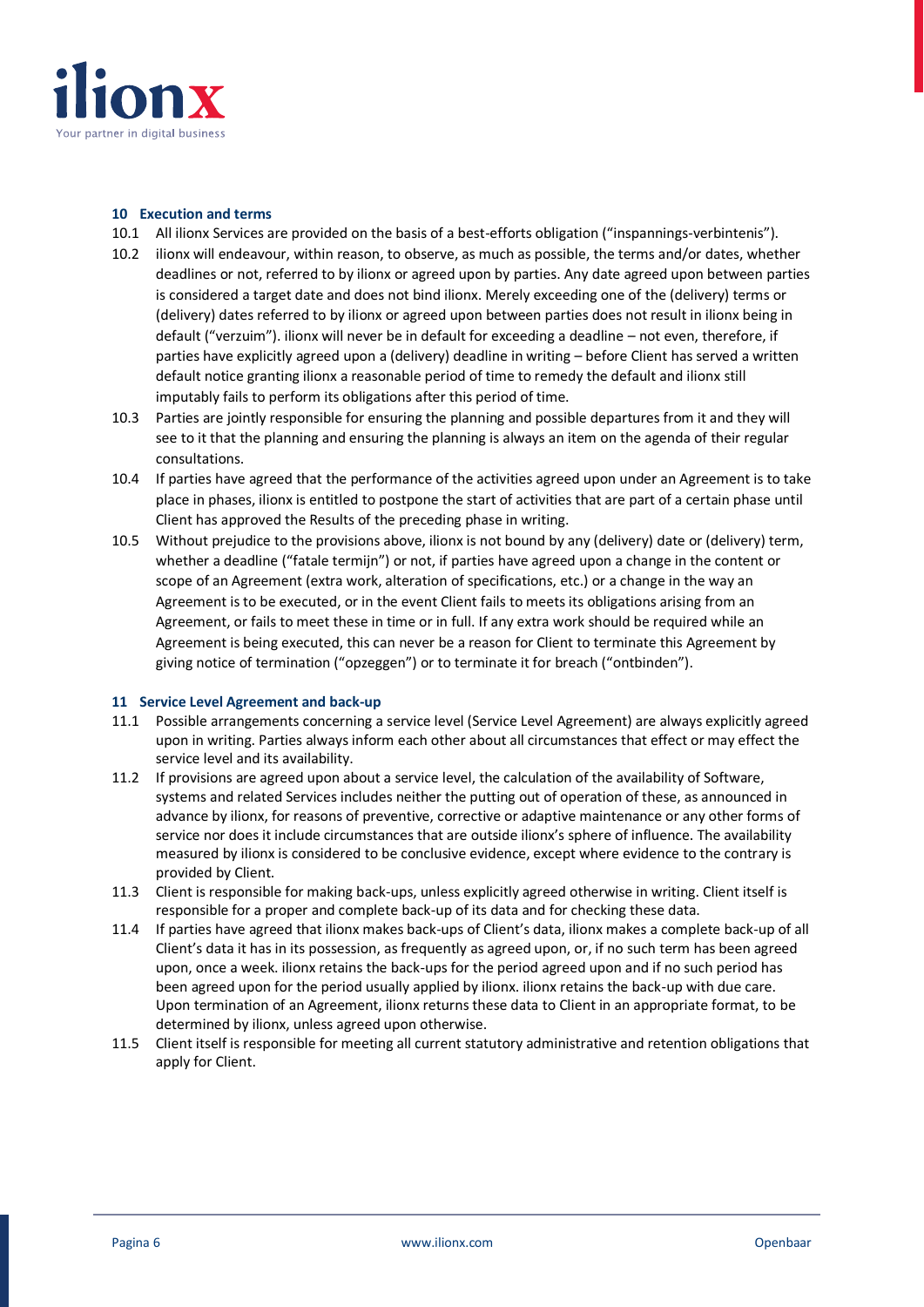![](_page_6_Picture_0.jpeg)

#### **12 Termination of an Agreement**

- 12.1 Unless performance of the remaining obligations under an Agreement is permanently impossible, an Agreement may only be terminated for breach ("ontbinden") if either party has imputably failed to meet any of its fundamental obligations and the other party has sent that party a written notice of default, stating the details of the breach, and has granted the other party a reasonable term to remedy the failure and this party – after this term has lapsed – still imputably fails to meet its obligations. Payment obligations of Client and any obligations Client has with respect to third parties engaged by Client are always considered fundamental obligations under an Agreement.
- 12.2 Any amounts that are invoiced by ilionx before termination ("ontbinding") remain fully due and are immediately payable at the moment of termination, unless Client proves that ilionx continues to be in default with respect to a fundamental part of the relevant Agreement.
- 12.3 Either party may terminate, with immediate effect, an Agreement for breach ("ontbinden") in the event of the other party's liquidation, (provisional) suspension of payment, cessation of business activities or termination of business activities other than as a result of a merger, division or a change in the actual control of the other party. In the event either party knows that such a situation will or may occur, that party must immediately notify the other party of this in writing. The party that terminates the relevant Agreement for breach as referred to in this paragraph, is never obliged to refund any sums already received or to pay damages because of the termination. In the event Client has irrevocably gone into liquidation, Client's right to use the Software, systems, cloud environment, website, and the like, that was made available to Client ends with immediate effect as well as Client's right to access and/or use the Services of ilionx or its suppliers, all of this without ilionx having to take any further action.
- 12.4 If an invoice is not paid without having been contested within fourteen (14) days following the invoice date, an Agreement may be fully or partially terminated for breach ("ontbinden") by ilionx, without any notice of default being required.
- 12.5 An Agreement that has been entered into for a definite period of time or for the duration of a project cannot be terminated early by serving notice of termination ("opzeggen") – in so far as required contrary to the provisions of article 7:408 paragraph 1 Netherlands Civil Code. An Agreement that has been entered into for a definite period of time is tacitly renewed by the same term the Agreement was initially entered into, unless either party terminates this Agreement by serving notice of termination ("opzeggen"), taking effect from the end of that term and with due observance of a notice period of three (3) months.
- 12.6 Either party may terminate, by serving notice of termination ("opzeggen"), an Agreement entered into for an indefinite period of time if this Agreement in its nature and content does not end by discharge. Termination must be in writing, taking effect at the end of a month and with due observance of a notice period of at least three (3) calendar months.
- 12.7 ilionx will never be obliged to compensate any damages caused by termination by giving notice ("opzegging").

# **13 Liability**

13.1 ilionx's total, cumulative liability, on whatever legal basis (including an obligation to indemnify or a breach of a guarantee) is limited to the compensation of damages that can be directly attributed to ilionx (direct damages), to the maximum price (exclusive of VAT) stipulated for the relevant Agreement, i.e. the Agreement from which the damage arises. If the relevant Agreement is, in principle, a continuing performance contract which has a term of more than one (1) year, the price stipulated for the Agreement is set at the total sum of the fees stipulated (exclusive of VAT) for one (1) year. ilionx total, cumulative liability for directly attributable damages never exceeds the sum of two hundred and fifty thousand euros (€ 250,000 – exclusive of VAT). A number of consecutive or related events is seen as one (1) event. In so far as claims arise from various legal relationships between parties which are based on one and the same or a related body of facts, these claims are not considered to constitute a cumulation of claims. In that event the stipulated price as referred to above is the Agreement that has the lowest price.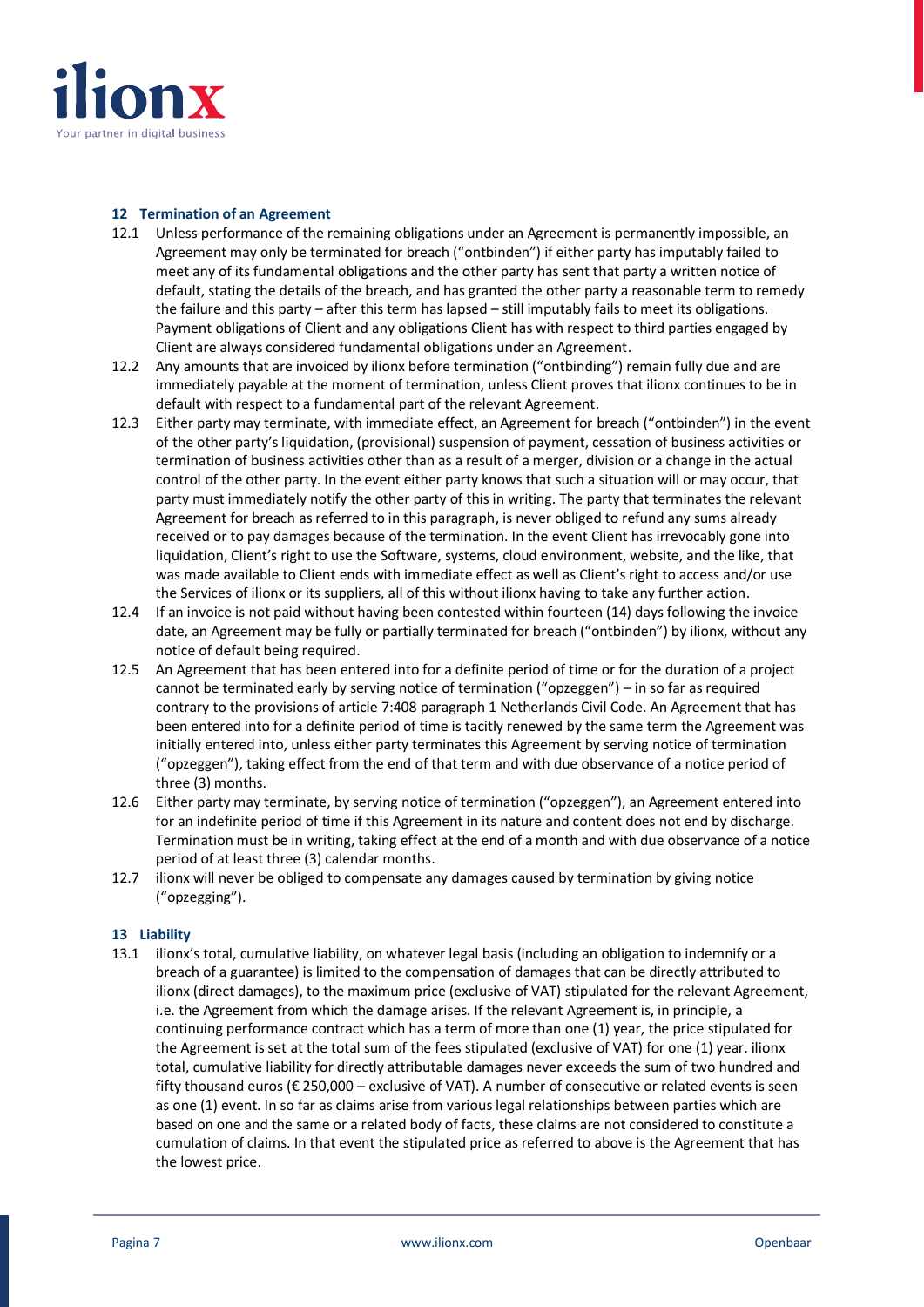![](_page_7_Picture_0.jpeg)

- 13.2 ilionx's liability for damage caused by death or bodily injury or caused by substantive damage to goods never amounts, in total, to more than one million two hundred and fifty thousand euros (€ 1,250,000) per event.
- 13.3 Direct damages are exclusively understood to mean:
	- a. reasonable costs incurred by Client to have ilionx's performance comply with an Agreement. These damages are not compensated, however, if Client has terminated this Agreement for breach ("ontbinden");
	- b. costs incurred by Client until the end of an Agreement in the event Client's old system or systems and the facilities connected with this or these have to be kept operational out of necessity because ilionx has failed to supply and deliver – as agreed upon contrary to the provisions of article 10.2 of these Terms – on a binding delivery date, minus possible savings that may have resulted from the delayed delivery;
	- c. reasonable costs incurred by establishing the cause and the extent of the damage, in so far as establishing this is related to the direct damage in the meaning of these Terms;
	- d. reasonable costs incurred to prevent or limit the damage, in so far as Client demonstrates that these costs have led to a limitation of direct damages in the sense of this article 13.
- 13.4 ilionx's liability for indirect damage is excluded, such as but not restricted to consequential damage, damage to reputation, lost profit, missed savings, decreased goodwill, damage as a result of work interruption, damage as a result of claim by Client's suppliers, damage related to goods, material or software of third parties that Client instructed ilionx to use and damage connected with suppliers Client has instructed ilionx to engage. ilionx's liability for corruption, destruction or loss of data or documents is also excluded.
- 13.5 The exclusions and limitations of ilionx's liability described in this article do not affect any other exclusions or limitation of ilionx's liability described in these Terms.
- 13.6 The exclusions and limitations of ilionx's liability described in this article cease to apply if the damage is caused by intent or wilful recklessness of ilionx's management.
- 13.7 Unless performance by ilionx of the remaining obligations under an Agreement is permanently impossible, ilionx is exclusively liable for any imputable failure to meet its obligations under an Agreement if Client promptly serves ilionx a written notice of default, setting a reasonable term for ilionx to remedy the default, and ilionx still imputably fails to meet its obligations when that term has lapsed. The notice of default must contain a description of the failure, in as much detail as possible, so that ilionx can respond adequately; if this description is not included, the notice is not considered to be a notice of default as referred to in article 6:82 of the Netherlands Civil Code.
- 13.8 The right to compensation of damages exclusively arises provided always that Client notifies ilionx in writing of the damage as soon as possible after the it has occurred. Any claim for compensation of damages filed against ilionx expires twenty four (24) months after its inception, unless Client has taken legal action for compensation of damages before this term has lapsed.
- 13.9 Client indemnifies ilionx against all claims by third parties concerning product liability as a result of a defect in a product or system that was delivered by Client to a third party and of which product or system ilionx hardware, Software or other materials form part, unless and in so far as Client proves that the damage was caused by that hardware, Software or other materials.
- 13.10 Both the provisions in this article and all other restrictions and exclusions of liability referred to in these Terms also apply for the persons and legal persons that ilionx engages for the performance of an Agreement.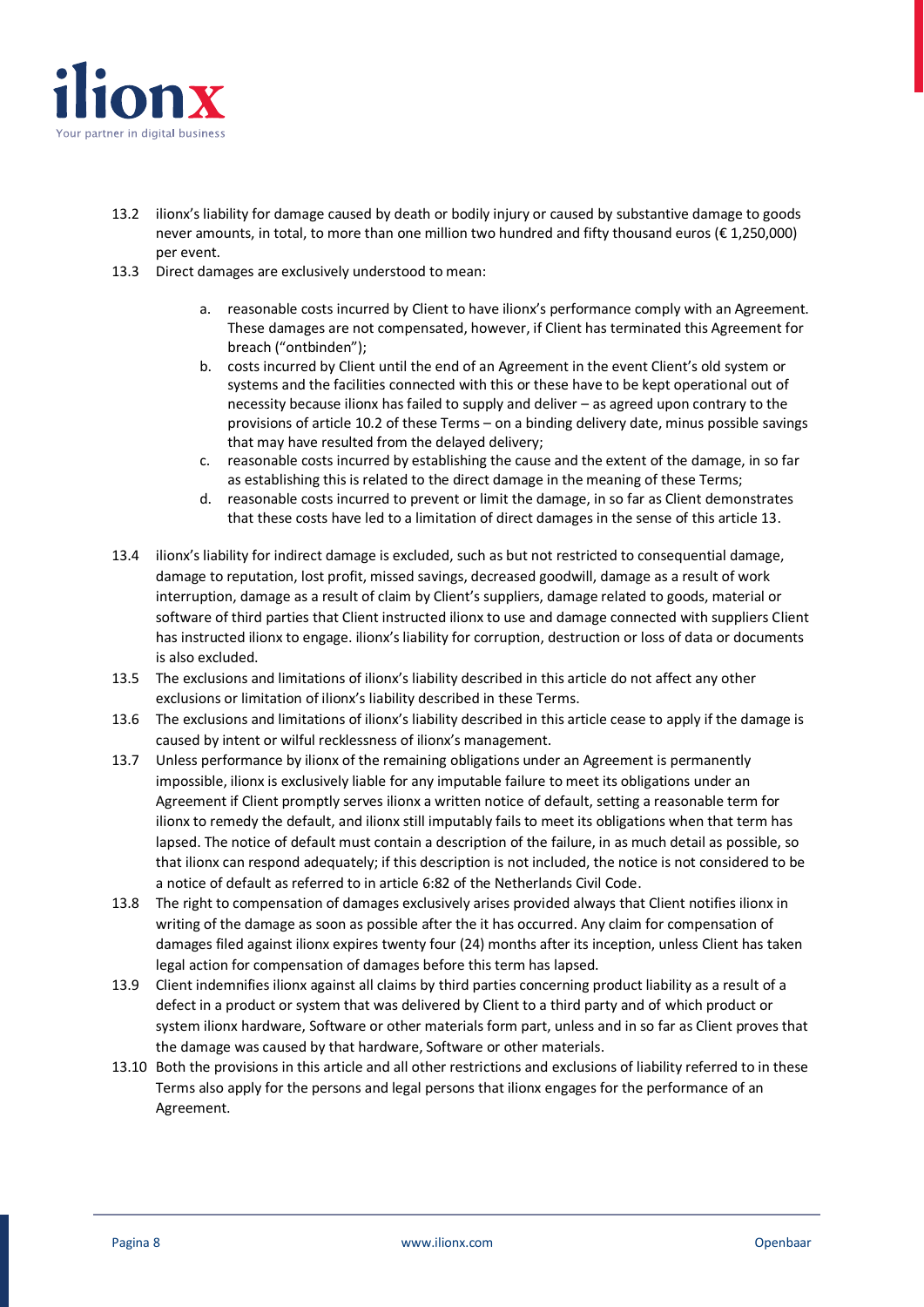![](_page_8_Picture_0.jpeg)

#### **14 Force majeure**

- 14.1 Neither party is obliged to meet any of its obligations, including any statutory and/or agreed upon guarantee or obligation of result, if it is unable to do so because of circumstances beyond its control ("niet toerekenbare tekortkoming"). Circumstances beyond a party's control are understood to include, in any case: (1) circumstances beyond the control of that party's suppliers, (2) failure by a supplier that ilionx was instructed by Client to engage to meet its obligations properly, (3) defective condition of goods, hardware, software or materials of third parties that Client instructed ilionx to use; (4) measures by authorities, (5) power cuts, (6) breakdown of the internet, of data network or telecommunication facilities, (7) war and (8) general transportation problems.
- 14.2 If a force majeure situation lasts more than sixty (60) days or if it is obvious it is going to last more than sixty (60) days, either party is entitled to terminate an Agreement in writing. Any activities already performed under that Agreement at that moment will be settled pro rata; apart from that, parties do not owe each other anything.

#### **15 Consequences of terminating an Agreement and exit procedure**

- 15.1 Upon termination ("beëindiging")of an Agreement the right ends to use the Software, websites, applications, data files, training testing and other materials such as, but not limited to, analyses, designs, documentation, report, and the like, that were made available and the right ends that Client has to access and/or to use the Services provided by ilionx under the Agreement, without ilionx having to terminate these rights explicitly.
- 15.2 Upon Client's request, ilionx will support Client in a possible transition to another party/environment after an Agreement ends. Parties will draft transitional arrangements in mutual consultation. ilionx is not liable for any damage caused by such transition. Any costs incurred by the transition will be charged by ilionx to Client on the basis of ilionx's current rates. If no provisions have been agreed upon, the data will be made available to Client in a way and on a medium to be determined by ilionx.

#### **16 Applicable law and dispute resolution**

- 16.1 An Agreement is governed by the laws of the Netherlands. The Terms governed by and construed in accordance with the laws of the Netherlands. If any words used in the Terms or an Agreement have a specific legal meaning under Dutch law, that meaning shall apply and will prevail over the meaning of the English word and the meaning of such word under foreign law.
- 16.2 Applicability of the Vienna Convention on Contracts for the International Sale of Goods (1980) is excluded.
- 16.3 Since disputes should be resolved rather than submitted for litigation, parties will first try to resolve a dispute that they cannot solve themselves by means of mediation. Mediation takes place at the Stichting Geschillenoplossing Automatisering (SGOA), (internationally known as: ITDR) [\(www.itdr](http://www.itdr-internationaal.eu/)[internationaal.eu\)](http://www.itdr-internationaal.eu/). The SGOA ICT Mediation Regulations apply. If parties fail to find a solution themselves or via mediation, the dispute is resolved by means of arbitration in accordance with the SGOA Arbitration Regulations. This provision does not affect the right either party has to file for a decision in preliminary relief proceedings, either in court or through arbitration, all of this without prejudice to either party's right to file for provisional attachment.

# **Chapter 2: Services**

The provisions in this chapter 'Services' apply, in addition to those in the chapter 'General Provisions' if ilionx supplies and delivers Services, of whatever nature, to Client.

# **17 Performance of the Services**

17.1 If and in so far as required for the proper performance of the Services, ilionx is entitled to have certain activities performed by third parties ("hulppersonen"). The Terms also apply to the activities these third parties perform in the context of an Agreement.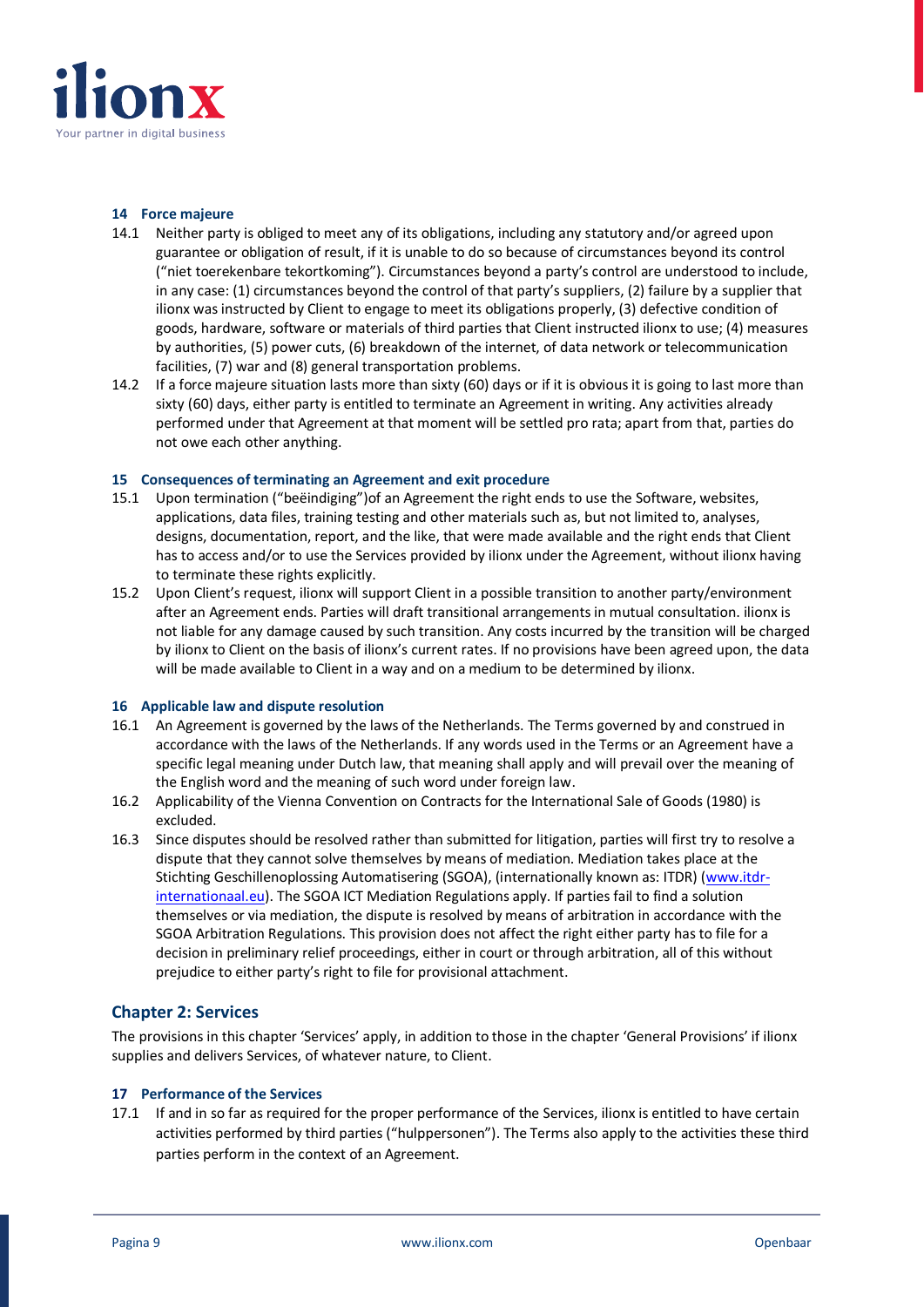![](_page_9_Picture_0.jpeg)

- 17.2 ilionx is not liable for damages or costs that result from the use or abuse that is made of access and identification codes or certificates, unless this use or abuse is directly caused by intentional or deliberately reckless act or omission of ilionx's management.
- 17.3 If an Agreement is entered into with a view to have one particular person perform the activities, ilionx is always entitled to replace this person by one or more persons who have the same and/or similar qualifications.
- 17.4 In the event any instructions or requests by Client change or add to the Services agreed upon, parties will consult each other on the consequences of this in terms of planning and costs.

# **18 End users of the Service**

- 18.1 If this is part of the Service, ilionx creates one or more accounts for the end user(s) to provide end users with access to the Service.
- 18.2 Client and the end users must exclusively use the user name and password for the account for their own purposes and may never provide these details to third parties.
- 18.3 Client must ensure that only end users have access to the Service. Client is responsible for the secrecy of the content and for the Results. Client must impose the obligation to observe secrecy on all persons who are involved with the Service and the Results in so far as these persons do not have that obligation yet under their employment contracts. This explicitly applies for persons who perform activities for Client without having an employment contract, whether on a temporary basis or not, for example, but not limited to, consultants.
- 18.4 Any action that takes place with Client's user name and password is considered to take place under Client's responsibility and risk. In the event abuse of the administrative user name and/or password is suspected, Client must notify ilionx as soon as possible, irrespective of Client's own obligation to take immediate measures to prevent abuse or any further abuse.
- 18.5 Before making use of the Service, end users must agree to the conditions for use that apply for the use of the Service. ilionx designs the Service in such a way that the end user is asked to agree to the conditions when first using the Service.
- 18.6 End users must comply with the conditions for use. ilionx is entitled to call Client to account in addition to or instead of calling the end user to account – for any act or omission by any end user. Incorrect use or abuse of a Service by end users is at Client's risk and in this case ilionx is entitled to refuse or restrict access to the Service.

# **Chapter 3: Cloud Services**

The provisions in this chapter 'Cloud Services' apply, in addition to those in the 'General Provisions' of these Terms and the provisions in the chapter 'Services', if ilionx provides Services under the name of or in the field of Software-as-a-Service (also referred to: SaaS) and/or Infrastructure-as-a-Service (IaaS) and/or Platform-as-a-Service (PaaS). For the applicability of these Terms, SaaS is understood to mean: remotely making and keeping Software available to Client via the internet or any other data network, without Client being provided with a physical carrier with this Software. IaaS is understood to mean: virtually making and keeping hardware or network hardware available as a service via the internet. PaaS is understood to mean: offering the hardware and the operating system as a service via the internet. The SaaS, IAAS and PaaS services are jointly referred to as 'Cloud Services'.

#### **19 Service**

19.1 Upon timely payment by Client of the sums agreed on, ilionx grants Client the right to use the Cloud Service in accordance with the provisions laid down in the relevant Agreement.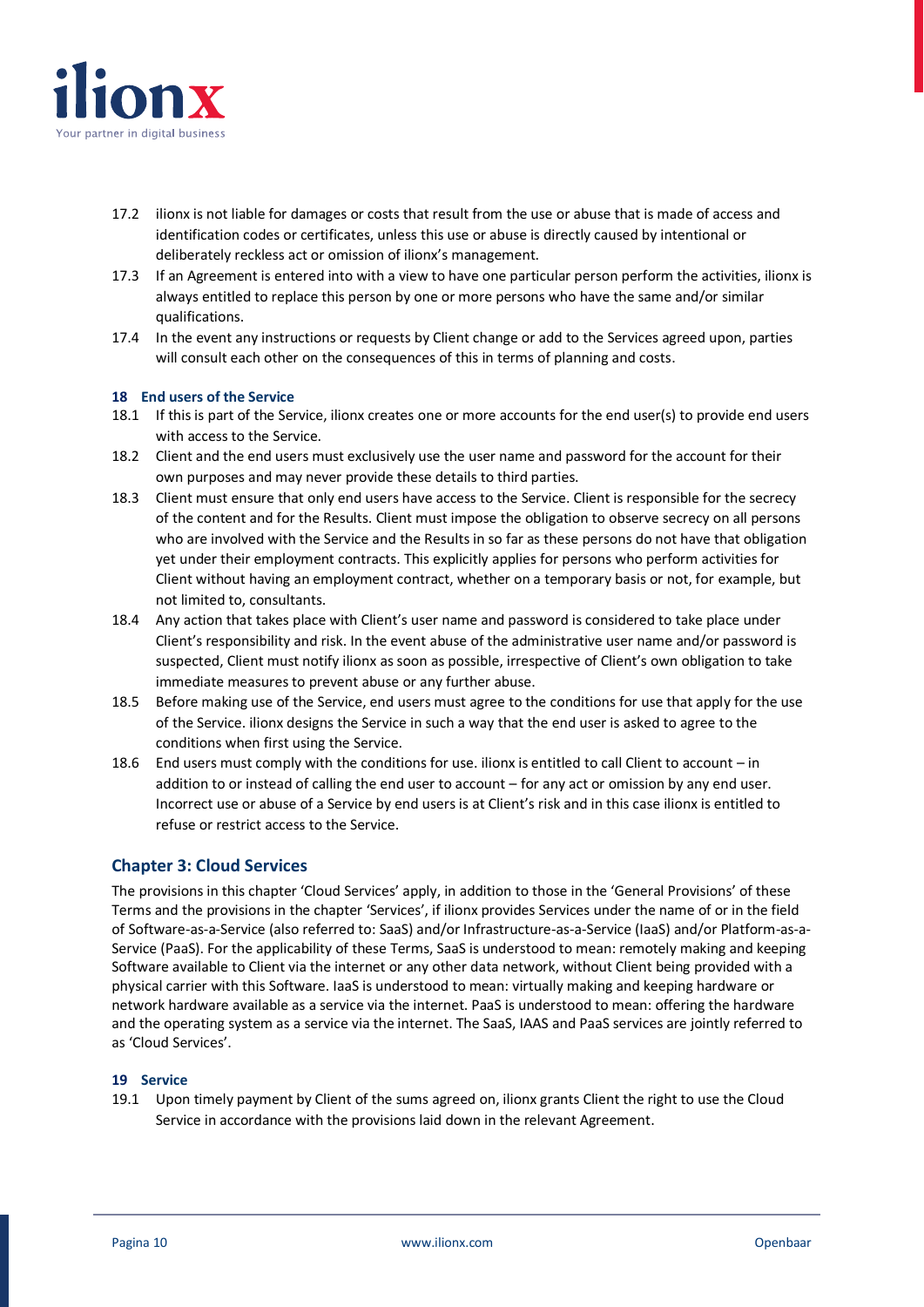![](_page_10_Picture_0.jpeg)

- 19.2 Client always complies strictly with the restrictions, of whatever nature or content, agreed upon in an Agreement for the use of the Cloud Service. Client is not entitled to allow third parties to make use of the Cloud Service provided by ilionx, unless this should arise from the relevant Agreement.
- 19.3 The codes and certificates provided by ilionx to Client are confidential and Client must treat these as such and may exclusively make these known to authorized members of staff in its organization. ilionx is entitled to change the codes and/or certificates it assigns.

#### **20 Performance**

- 20.1 The Cloud Service to be provided by ilionx is started within a reasonable term after an Agreement is entered into.
- 20.2 ilionx does not guarantee that the Software made and kept available in the context of the Cloud Service is without errors and operates without interruptions.
- 20.3 If the Cloud Service has to be taken out of service for maintenance purposes, ilionx will see to it that this does not take any longer than necessary and that this will take place, as much as possible, outside office hours.
- 20.4 Client must always itself provide of appropriate software and data communication facilities to make a connection with and communicate with the Cloud Service, as laid down in the Agreement. ilionx is not a party to any agreement between Client and its suppliers in this field. All products and services offered by suppliers are at Client's own expense and risk.

#### **21 Acceptance**

21.1 In the event parties have not agreed upon an acceptance test in an Agreement, Client accepts the Cloud Service delivered in the condition in which it is at the moment it is delivered ('as is, where is'). In this case the Cloud Service delivered is considered to have been accepted by Client upon delivery, or, in the event implementation and/or installation by ilionx was agreed upon, upon completion of the implementation and/or installation respectively.

#### **22 Modification Cloud Service and consequences of termination**

- 22.1 ilionx may modify the content or scope of the Cloud Service. If such modification has specific consequences for any of the procedures applicable at Client's organization, ilionx will try to inform Client as soon as possible; any costs in connection with these consequences are at Client's expense. In that case Client may terminate the relevant Agreement by serving written notification of termination ("opzeggen"), taking effect on the date the modification is realized, unless the modification is related to amendments in the relevant legislation or other regulations issued by any competent authority or unless ilionx should bear the costs incurred by this modification.
- 22.2 Upon termination of an Agreement ilionx will, in any case, make the data available to Client in a generally accepted electronic format; these data concern information (never including source codes and technical documentation) that Client needs to be able to continue the services by itself or to have these continued by a third party to be designated by Client.
- 22.3 If the information referred to above is the property of any third party or any third party is entitled to it  $$ such as Microsoft – the above only applies if and in so far as ilionx is proprietor of or entitled to share this information with Client.

# **Chapter 4: Software and developing Software (bespoke)**

The provisions in this chapter 'Software' apply, in addition to those in the 'General Provisions' of these Terms and the provisions in the chapter 2 'Services', if ilionx makes Software available to Client for Client to use in other way than on the basis of a Cloud Service (chapter 3).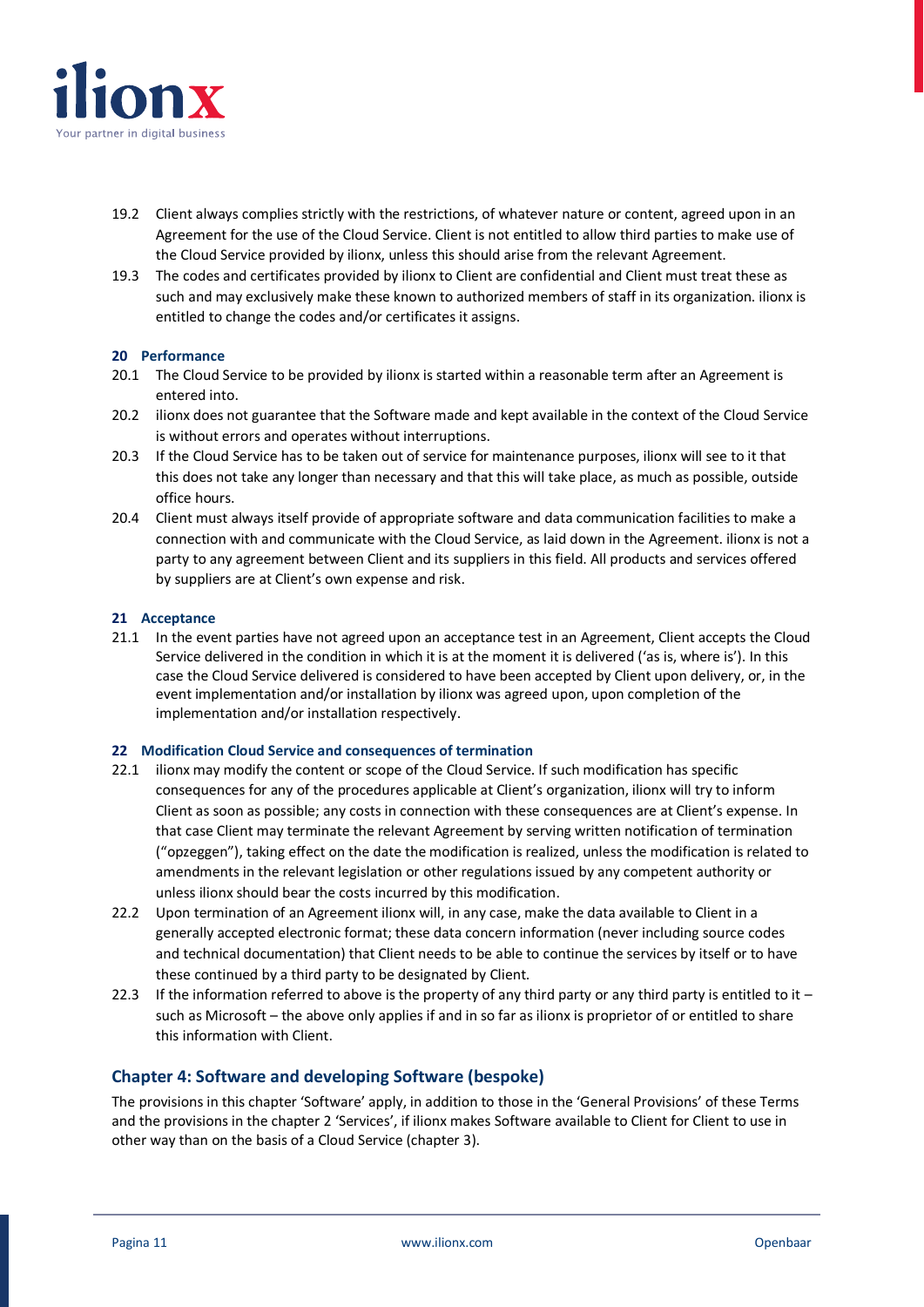![](_page_11_Picture_0.jpeg)

#### **23 Right to use and restrictions**

- 23.1 Upon payment in time by Client of the sums agreed on, ilionx grants Client a non-exclusive, nontransferrable, non-pledgeable and non-sublicensable licence to use the Software under the conditions laid down in the relevant Agreement.
- 23.2 Client always complies strictly with the restrictions, of whatever nature or content, agreed upon in an Agreement concerning the right use the Software and/or the combination of the Software with specific hardware.
- 23.3 Except where exceptions apply that are laid down by mandatory law, Client is not entitled to modify the Software without ilionx's prior permission in writing.
- 23.4 ilionx does not provide any guarantees with respect to third party software. The provisions of article 2.7 and 2.8 of the chapter 'General Terms' are applicable.
- 23.5 Parties agree that an Agreement entered into by them in so far as this Agreement concerns making Software available for use – will never be considered a sales and purchase agreement.

#### **24 Delivery and installation**

24.1 Within a reasonable period of time after the relevant Agreement has been entered into, ilionx either delivers the Software on the type of data carrier agreed on or, if no such provisions have been agreed upon, on a type of data carrier to be determined by ilionx or makes the Software online available for delivery to Client. Parties agree on implementation and installation separately.

#### **25 Acceptance**

25.1 In the event parties have not agreed upon an acceptance test in an Agreement, Client accepts the Software delivered in the condition in which it is at the moment it is delivered ('as is, where is'). In this case the Software delivered is considered to have been accepted by Client upon delivery, or, in the event implementation and/or installation by ilionx was agreed upon, upon completion of the implementation and/or installation respectively.

#### **26 Maintenance**

26.1 ilionx is not obliged to provide maintenance for the Software and/or support. Parties may enter into a Service Level Agreement (SLA) to that purpose.

#### **27 Audit right**

27.1 Client must promptly provide its assistance in any audit to be carried out by or on behalf of ilionx to check Client's compliance with the agreed restrictions on use. Upon ilionx's first request, Client will grant access to its premises and systems.

#### **28 Consequences of termination ("beëindiging") of an Agreement**

28.1 Promptly following the termination of an Agreement, Client must return all copies of the Software in its possession or, upon ilionx's request, demonstrate that these have been destroyed.

#### **29 Software Development (bespoke Software)**

- 29.1 In the event ilionx as part of a project develops Software on Client's instruction, the provisions of the present article are applicable. Parties will specify, in consultation, which Software is to be developed and in which way it is to be developed.
- 29.2 ilionx develops the Software with due care and due observance of the specifications and the methods, techniques and/or procedures explicitly agreed on in writing with Client.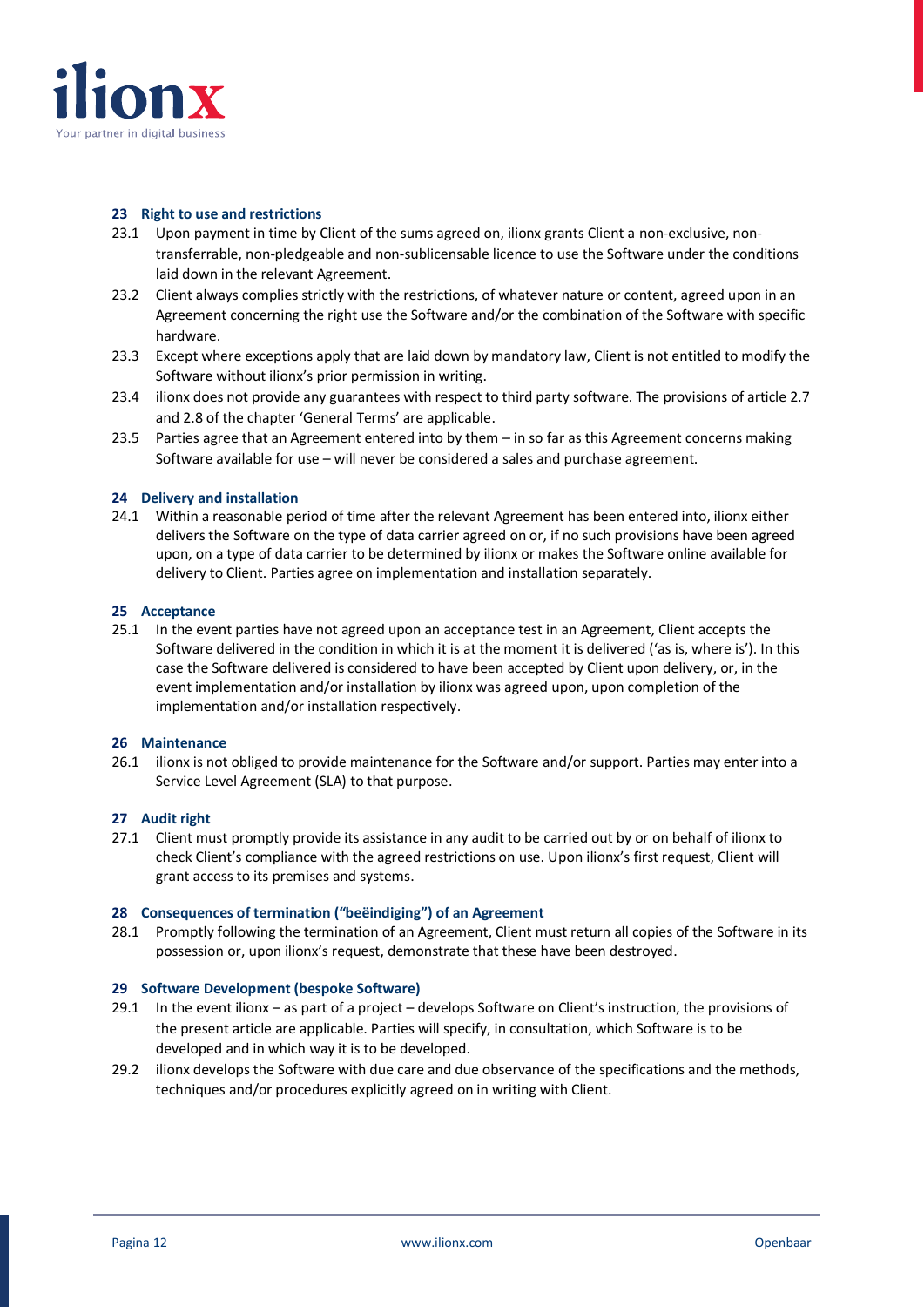![](_page_12_Picture_0.jpeg)

- 29.3 If parties use a development method that is characterized by the starting point that designing and/or developing Software, or parts of the Software, is carried out interactively, for example Scrum, parties accept that, when the activities are first started, they will not be performed on the basis of complete or completely worked out specifications and parties also accept that specifications can be adapted, in consultation, during the execution of an Agreement, provided that this is part of the project strategy and the development method selected. During the execution of this Agreement parties make joint decisions, in consultation, about the specifications that apply for the next phase of the project – for example a 'time-box' – and/or for the development of the next part. Client accepts the risk that the Software will not necessarily meet all specifications. Client will ensure a permanent, active input supported by Client's organization and cooperation of all relevant end users, amongst other things with respect to testing and further decision making. Client guarantees that the staff assigned have the required decision making powers when appointed in key positions. Client guarantees expeditiousness with respect to decisions to be made on further progress during the execution of this Agreement. In the event Client fails to make any timely and clear decision on further progress in conformity with the project strategy for relevant development method, ilionx is entitled – but not obliged – to make the appropriate decision at its own discretion.
- 29.4 If parties use the development method referred to in article 29.3, Client accepts the Software in the condition it is in at the moment the last development phase has been completed ('as is, where is'). After the last development phase ilionx is not obliged to repair errors, unless parties have explicitly agreed otherwise in writing.
- 29.5 Within a reasonable period of time, to be determined by ilionx, after an Agreement has been entered into, ilionx starts the design and/or development activities and informs Client about the start and the expected duration of the activities, unless parties have agreed upon specific provisions to this purpose.
- 29.6 Upon request, Client allows ilionx to perform the activities at Client's offices or premises outside the customary working days and working hours.
- 29.7 The obligations ilionx has with respect to developing a website do not include the making available of a so-called 'content management system'.
- 29.8 The maintenance of the Software and/or website, and/or providing support to end users and/or administrators of the Software and/or website is not included in the development and/or delivery of the Software and/or website. If ilionx is to provide maintenance and/or support, contrary to the previous provisions, ilionx may require Client to enter into a separate, written Agreement. These activities will then be invoiced separately, at ilionx's customary rates.
- 29.9 ilionx makes the Software and any accompanying documentation developed on Client's instructions available to Client for use.
- 29.10 ilionx is not obliged to make any auxiliary Software and program or data libraries required for use and/or maintenance of the Software available.
- 29.11 The provisions of chapter 4, articles 23 to 28, apply accordingly.

# **Chapter 5: Managed Services**

The provisions in this chapter 'Managed Services' apply, in addition to those in the chapter 'General Provisions' and the chapter 'Services', if ilionx provides Services in the field of operating and maintaining an IT environment.

#### **30 Support services**

30.1 The relevant Agreement specifies which Services in the field of support (Support Services) ilionx provides.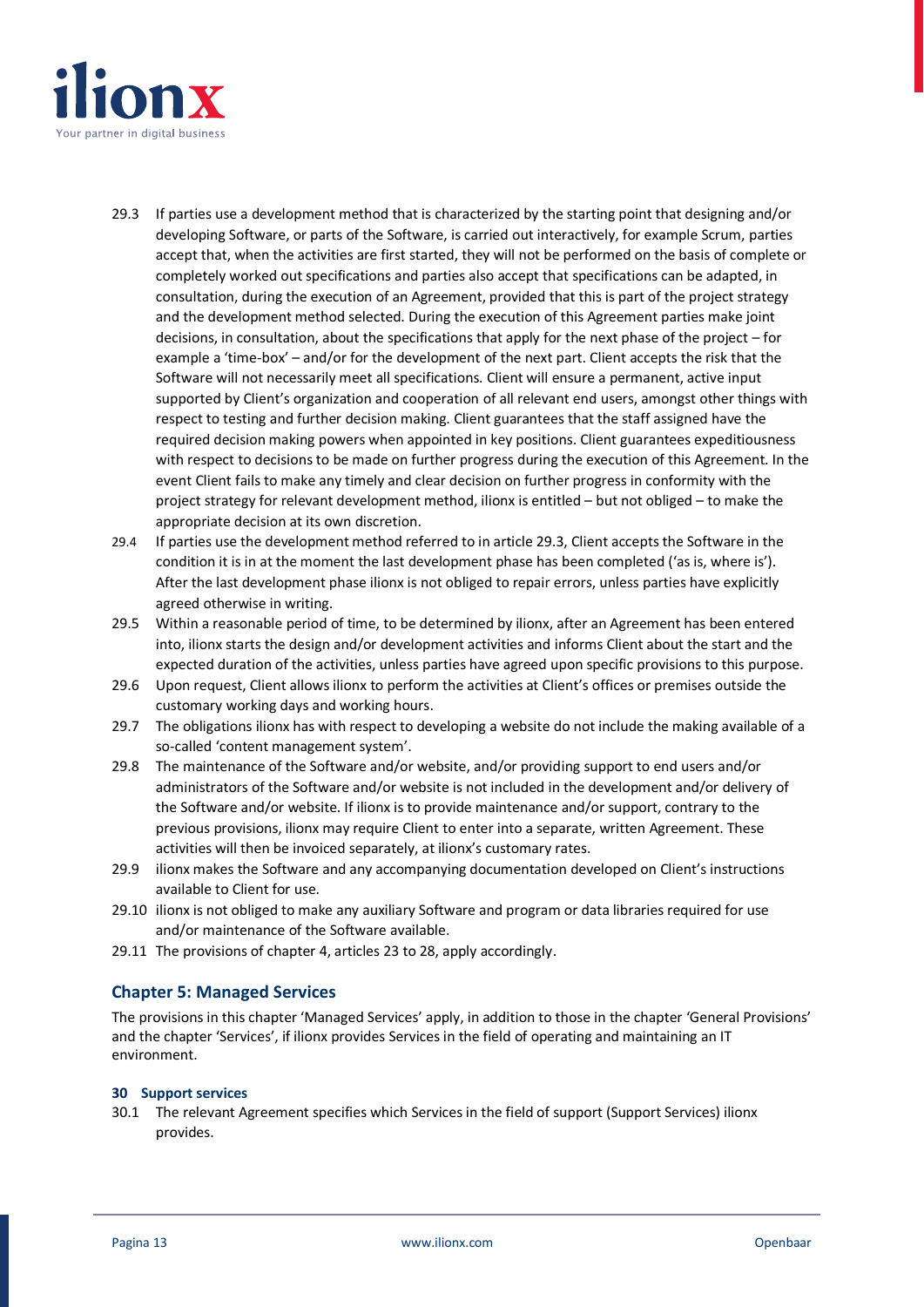![](_page_13_Picture_0.jpeg)

- 30.2 If ilionx also provides Support Services to users and/or system managers of, for example, Microsoft Cloud software or private cloud or hybrid cloud environment, ilionx advises, by telephone or by email, on the use and operation of the Software, systems and infrastructure referred to in the Agreement. ilionx may set conditions for the qualifications and the number of persons who may make use of the Support Services. ilionx attends to properly substantiated requests for Support Services within a reasonable period of time and in accordance with its customary procedures. ilionx does not guarantee the correctness, completeness or the promptness of its responses or the Support Services offered. Support Services are provided on working days, during ilionx's customary opening hours.
- 30.3 If it is agreed upon in an Agreement that ilionx provides so-called 'standby-services', ilionx keeps one or more employees available during the days and the hours referred to in this Agreement. In that case Client is entitled to call these employees for Support Services in an urgent situation, i.e. if there is a serious failure in the operation of the Software. ilionx cannot guarantee that all failures will be repaired in time.
- 30.4 Maintenance and other Services agreed on, as mentioned in this chapter, are carried out starting on the day an Agreement is entered into, unless parties have agreed otherwise in writing.
- 30.5 Software Assurance is an agreement between Client and Microsoft under which extra user rights and other rights, such as maintenance, support or a right to upgrades, are provided to Client for Microsoft products. This service can actually be made available for Client by ilionx as well. These extra rights cease to have effect when the Software Assurance for the Microsoft Licence or the Microsoft Online Service ends, unless determined otherwise in the description of the Software Assurance. Per product, Software Assurance may provide other extra user rights.
- 30.6 ilionx is not responsible or liable for performance issues that can be traced back to or that are caused by the online support by Microsoft or by any other third parties or by suppliers.
- 30.7 ilionx is not obliged to repair corrupt or lost data.

# **31 Fees**

- 31.1 Managed Services must be paid when the Agreement comes into effect. The stipulated fee is due irrespective of whether Client makes use of the possibility to have Managed Services provided or not.
- 31.2 ilionx is entitled to charge costs for the time it has spent on repairing failures that cannot be attributed to ilionx in any of the Services. ilionx's customary rates apply in that event. This would be the case if, for example, the failure is caused by user mistakes or improper use by Client or third parties or by modifications to the Software or hardware that were made by Client or third parties without ilionx's consent; or if a failure can be traced back to the use of Software or hardware not delivered or recommended by ilionx.

# **32 Consequences of termination**

- 32.1 Upon termination of the relevant Agreement ilionx will, in any case, make the following data available to Client in a generally accepted electronic format:
	- a. Information (never including source codes and technical documentation) that Client needs to be able to continue the services by itself or to have these continued by a third party to be designated by Client;
	- b. Up-to-date information on incidents, failures and modifications during the period of time the Managed Services were provided;
	- c. Up-to-date built up knowledge bases and documentation on the Managed Services.
- 32.2 In the event the information referred to above and the knowledge bases is the property of third parties or third parties are entitled to these – such as Microsoft – the above only applies if and in so far as ilionx is proprietor of or entitled to share these information and knowledge bases with Client.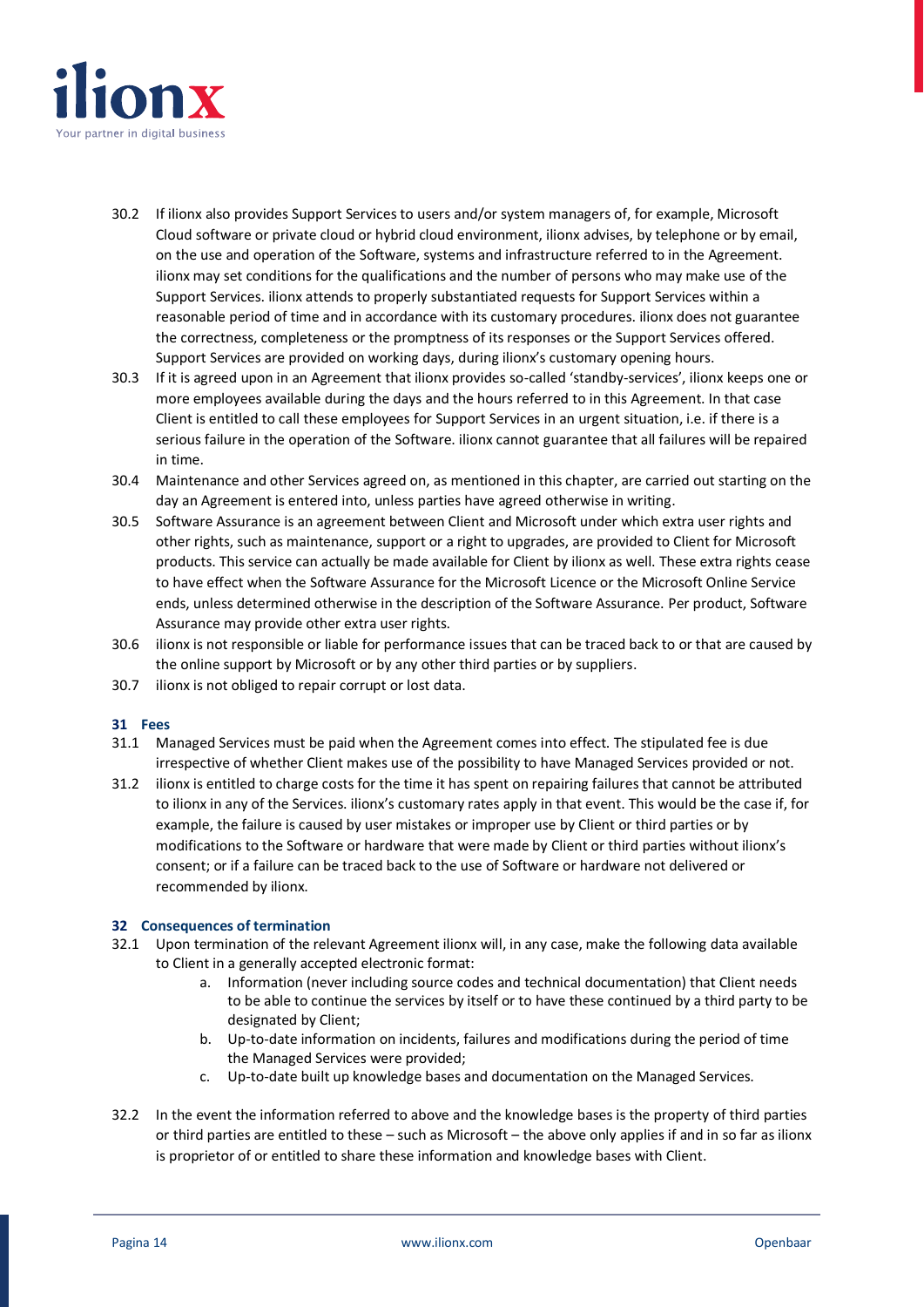![](_page_14_Picture_0.jpeg)

# **Chapter 6: Consultancy**

The provisions in this chapter 'Consultancy' apply, in addition to those in the chapter 'General Provisions' and the chapter 'Services', if ilionx provides Services in the field of consultancy.

### **33 Execution**

- 33.1 Unless agreed otherwise in the relevant Agreement, ilionx does not commit itself to the completion time of a consultancy assignment. Consultancy is provided during ilionx's customary working days and working hours.
- 33.2 When ilionx gives advice concerning configuration, ilionx can neither guarantee the correct and timely supply and delivery of the hardware, Software or software, infrastructure and/or other materials that the advice is meant for, nor their correct operation.

#### **34 Client's obligations**

34.1 Client must notify ilionx – in advance and in writing – of all circumstances that are or may be important for ilionx to know, such as the way reports are made, the issues Client wants to be addressed, Client's prioritization and special facts or circumstances or facts and circumstances that may not be known to ilionx.

# **Chapter 7: Training**

The provisions in this chapter 'Training' apply, in addition to those in the chapter 'General Provisions' and the chapter 'Services', if ilionx provides Services in the field of training, courses, etc. ('training').

#### **35 Registration**

35.1 A registration by Client for a training is binding after ilionx has confirmed it in writing.

#### **36 Terms**

- 36.1 ilionx informs Client in the relevant Agreement about the obligations that arise under a registration for a training, the prescribed general rules and rules of conduct for attending the training and the required materials. Client must meet these obligations and comply with these rules.
- 36.2 Unless otherwise agreed upon in writing, no additional fee is due for the materials or means and resources made available or produced for trainings. This also applies for possible certificates of participation or copies of these.
- 36.3 Unless otherwise agreed upon in writing, the following cancellation provisions apply for Client:

(a) registration for a training can be cancelled without charge until at the latest four (4) weeks before its start;

(b) if registration for a training is cancelled within the period from four (4) weeks before its start until two (2) weeks before its start, ilionx is entitled to charge 50% of the fee due for participation in the relevant training;

(c) if registration for a training is cancelled within the period from two (2) weeks before its start and in the event the participant does not turn up, ilionx is entitled to charge the full fee due for participation in the relevant training;

(d) cancellation of the registration must always take place in writing and prior to the training;

(e) if Client is prevented from attending the training, Client is allowed to have another person who fits the profile attend the training; in that case the cancellation provisions as laid down in this article do not apply.

#### **37 Execution**

37.1 Client accepts that ilionx determines the content and the scope of the training and that ilionx is entitled to adapt these.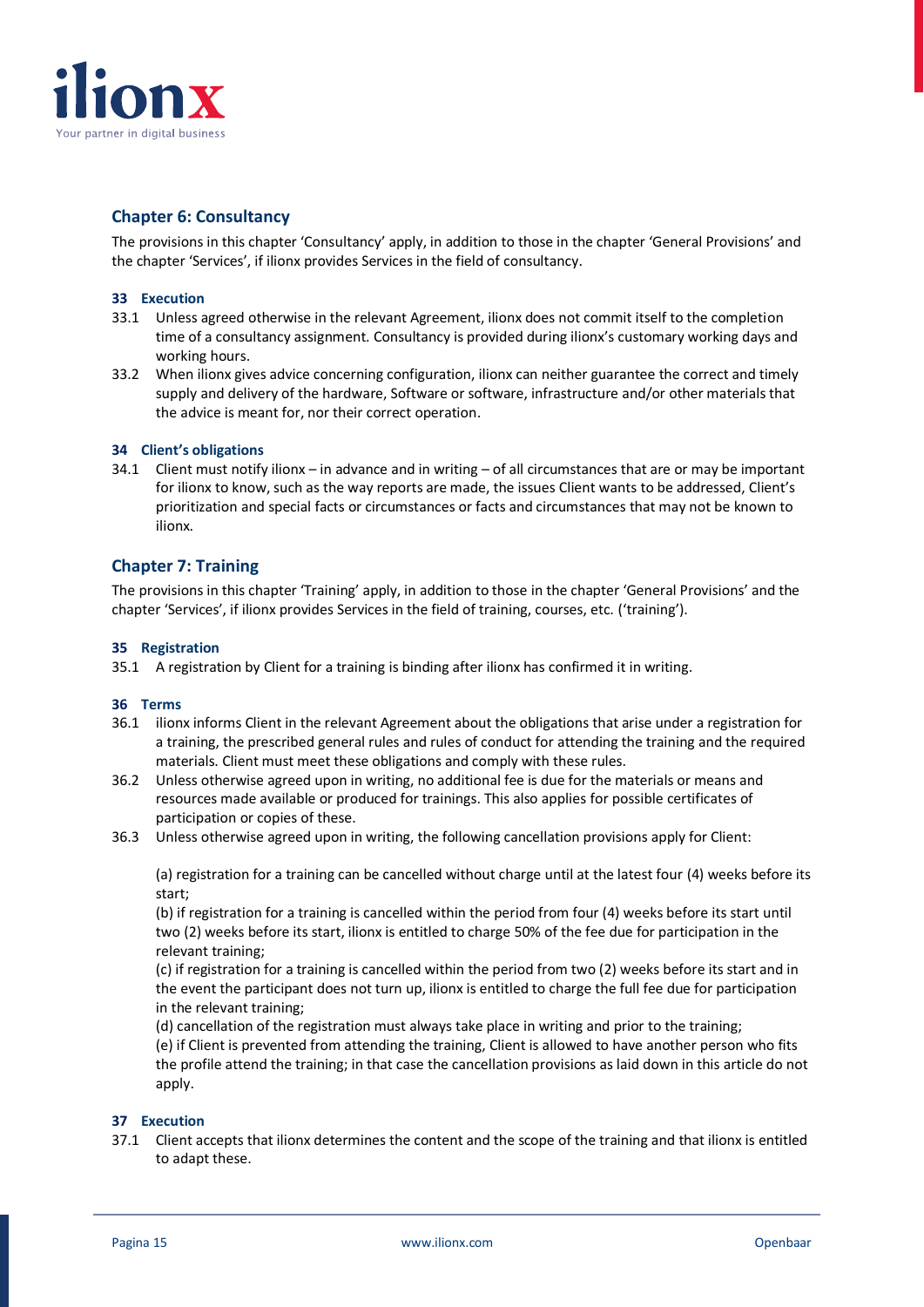![](_page_15_Picture_0.jpeg)

#### **38 Changes in the trainings**

38.1 If the number of registrations should give rise to this, to be determined at ilionx's discretion, ilionx is entitled to cancel a training without charge, to combine this training with one or more other trainings, or to have it take place at a later date or later time. ilionx reserves the right to change the location of a training.

# **39 E-learning**

39.1 If a training is offered to Client on the basis of e-learning, the provisions in chapter 3 of these Terms apply equally.

# **Chapter 8: Secondment Services**

The provisions in this chapter 'Secondment Services' apply, in addition to those in the chapter 'General Provisions' and the chapter 'Services', if ilionx assigns one or more employees to Client to perform activities under Client's supervision and direction.

#### **40 Execution**

- 40.1 In the relevant Agreement ilionx lists the employee who ilionx will assign to Client and who will perform the activities agreed upon in writing under Client's supervision and direction. The Results of the activities performed are at Client's risk.
- 40.2 ilionx will make an effort to keep the assigned employee available, for the duration of an Agreement, to perform the activities agreed upon during the days agreed on, provided that the employee is not incapacitated for work or leaves ilionx's employment. If an Agreement is entered into with a view to have one particular person perform the activities, ilionx is always entitled to replace this person, after consultation with Client, by one or more persons who have the same and/or similar qualifications.
- 40.3 Client is entitled to request replacement of the assigned employee (i) if this employee demonstrably fails to meet the quality requirements explicitly agreed upon and Client informs ilionx about this, stating reasons, within three (3) working days after the activities have started, or (ii) in the event of long-term incapacity for work of this employee or his leaving ilionx's employment. ilionx promptly looks into the request with priority. ilionx cannot guarantee that replacement will always be feasible. If replacement is not possible or not directly possible, Client's claims to further performance of the relevant Agreement and all Client's claims for non-performance will lapse. Any payment obligations Client may have with respect to activities that have already been performed will remain intact.
- 40.4 Before the start of the activities, ilionx must enquire after the working hours and the circumstances at Client's premises where the activities will be performed. Before an Agreement is actually executed, ilionx and its employee(s) must enquire after the rules and regulations that Client applies, such as rules and regulations on safety, health and environment and ilionx and its employee(s) will always behave in compliance with these rules and regulations.
- 40.5 The assigned employee can make use of Client's facilities during the execution of an Agreement.
- 40.6 All correspondence, documents and other matters of Client and the enterprises affiliated with Client which ilionx and its employee(s) acquire or have at their disposal are and will remain Client's property and will promptly be made available to Client when an Agreement is terminated or ends ("geëindigd").

#### **41 Term of the secondment**

41.1 Contrary to the General Provisions of these Terms, if parties have not agreed upon the term of the secondment, an Agreement has a duration of an indefinite period of time; either party has a notice period of one (1) calendar month following the possible initial duration. Notice of termination must be served in writing.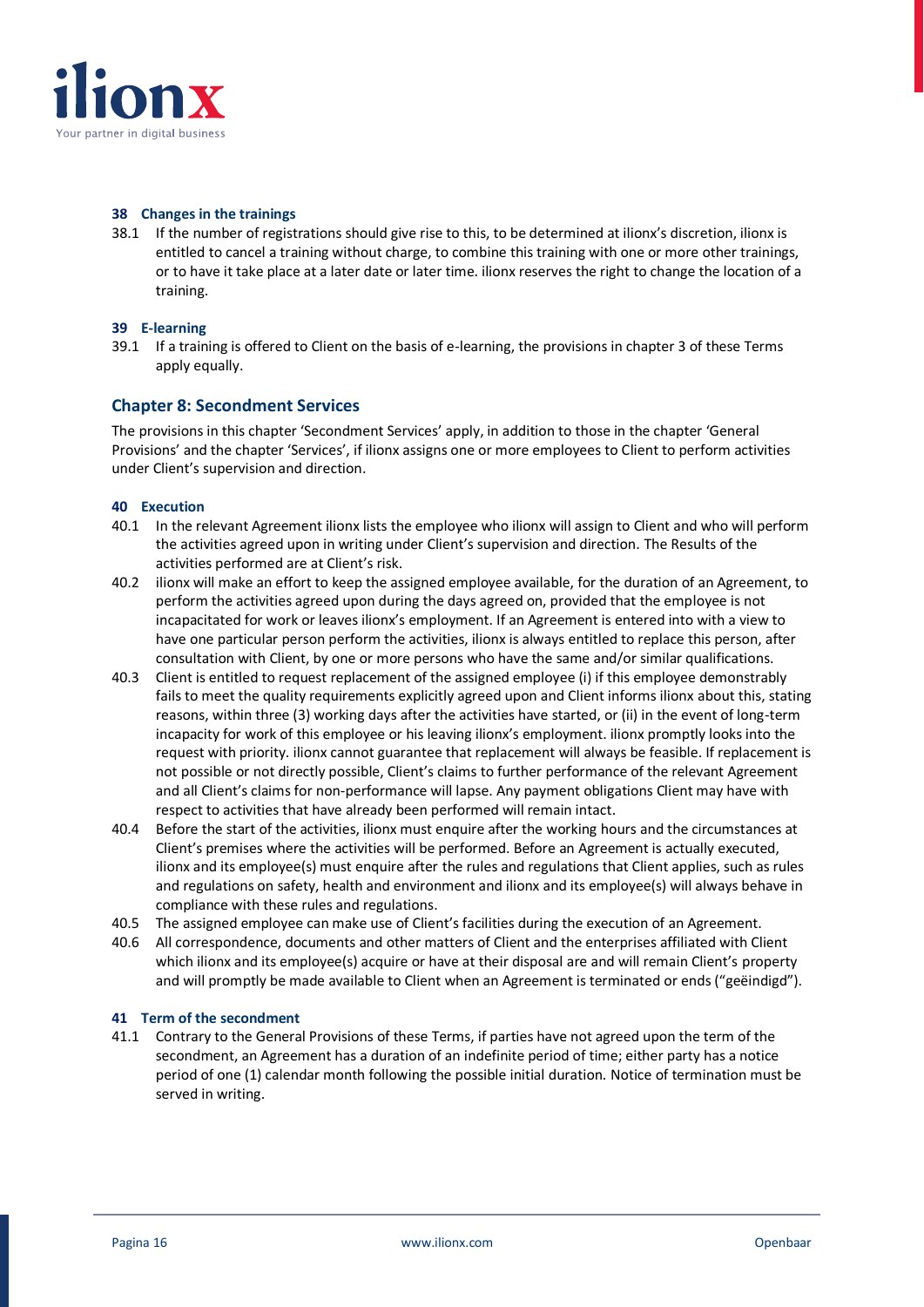![](_page_16_Picture_0.jpeg)

41.2 In the event Client serves notice of termination ("opzeggen"), Client is obliged – upon ilionx's first request – to inform ilionx on the reason for termination and to provide ilionx with written evidence substantiating the reasons for termination, so that ilionx can start a dismissal procedure in the event the employment contract of the assigned employee must be terminated because Client has terminated the relevant Agreement.

#### **42 Rights of the assigned employees**

- 42.1 The working hours, rest periods and working time of the assigned employee correspond with Client's customary working hours and time. Client guarantees that the working hours and rest periods and the working time are in compliance with the relevant laws and regulations.
- 42.2 Client informs ilionx about any intended (temporary) closing of its business or organization.
- 42.3 With respect to any assigned employees, Client must comply with the relevant laws and regulations in the field of workplace safety and working conditions.

#### **43 Fees and payment**

- 43.1 Unless agreed upon otherwise in the relevant Agreement, ilionx invoices, in arrears, the hours actually spent per month on the basis of the time sheet approved by Client. If the hours are not approved by Client, ilionx may still invoice these hours at any time.
- 43.2 In the event the assigned employee works more hours per day, following Client's instruction or request, than the hours agreed upon or more hours than the customary number of hours, or if the assigned employee works on days which are not customary working days at ilionx, Client must pay the overtime fee agreed upon or, if no such fee has been agreed upon, ilionx's customary rate for overtime. Upon Client's request, ilionx will inform Client about the current overtime rates.
- 43.3 Client is charged for expenses and travelling time in accordance with the rules and standards that are always applied by ilionx.
- 43.4 In the event the assigned employee is incapacitated for work, ilionx will not charge Client.
- 43.5 Client indemnifies ilionx against any claim filed by an assigned employee against ilionx for incapacity for work resulting from activities being performed by this employee under an Agreement, such as a claim arising from an accident at work when performing these activities.

#### **44 Liability**

- 44.1 ilionx ensures that any wage tax, premiums for social securities and turnover tax due for the employee assigned under an Agreement with Client is paid in time and in full. ilionx indemnifies Client against any claims which may be due under an Agreement with Client by the tax authorities or by any authority responsible for the implementation of social security laws. This indemnity exclusively applies on the condition that Client promptly informs ilionx, in writing, about the existence and content of the claim and on the condition that Client leaves handling the claim and possibly settling it entirely to ilionx. To that purpose, Client will give ilionx the required powers-of-attorney, information and assistance to defend itself against these claims, where necessary in the name of Client.
- 44.2 ilionx does not accept liability for the quality of the Results that have been realized under Client's supervision and direction.
- 44.3 Client indemnifies ilionx against any claim, by whatever party, arising from an Agreement, which claim is filed against ilionx and for which claim Client would have been liable if Client had been the employer of the assigned employee. Furthermore, Client renounces all claims for damage, which claims Client would not have been able to recover from the assigned employee, had Client been this employee's employer.

#### **45 Efforts to be made by ilionx**

45.1 To the best of its abilities ilionx makes every effort to see to it that: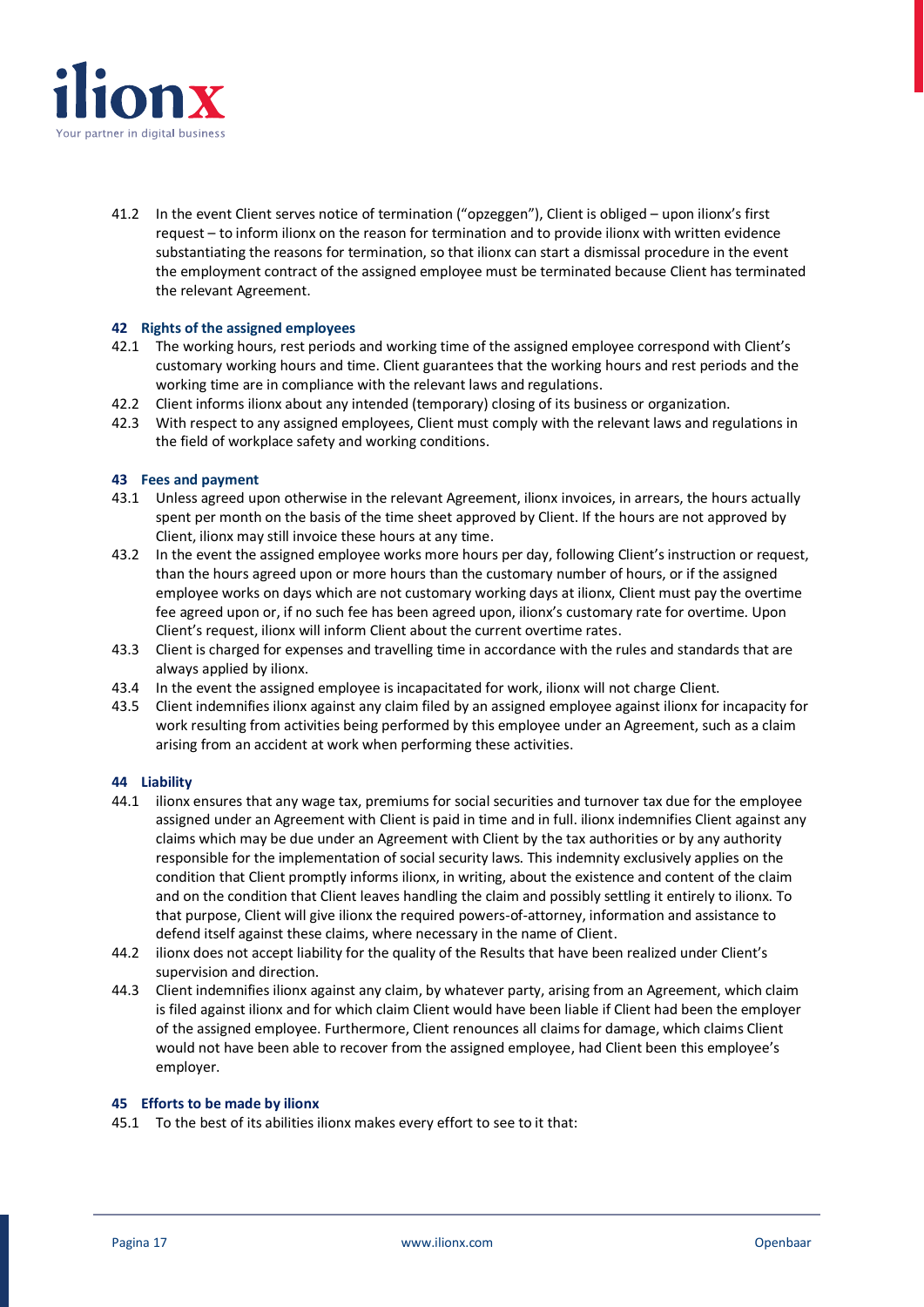![](_page_17_Picture_0.jpeg)

- a. the assigned employee meets the requirements laid down and that this employee is properly qualified – in terms of training, skills and experience – to be able to perform the activities agreed upon and that this employee complies with the applicable safety instructions;
- b. the activities are performed in a professional way, without interruptions and in time;
- c. ilionx has a registered enterprise as meant in the Wet allocatie arbeidskrachten door intermediairs (WAADI) and has complied with the requirement to register this in the Commercial Register;
- d. the assigned employee where required by law has a work permit (TWW, a work permit for persons from outside the European Economic Area);
- e. the assigned employee complies with the working arrangements arising from an Agreement;
- f. the required insurance has been taken out for the assigned employee, including in any case a proper business and professional liability insurance and an occupational accident insurance ("arbeidsongevallenverzekering").

# **Chapter 9: Purchase hardware**

The provisions in this chapter 'Purchase hardware' apply, in addition to those in the chapter 'General Provisions', if ilionx sells hardware, of whatever nature, or any other goods, corporeal objects, to Client.

#### **46 Purchase and sale**

- 46.1 ilionx sells the hardware and/or other goods, in nature and in numbers, as agreed upon in writing, just as Client purchases these from ilionx.
- 46.2 ilionx does not guarantee that, upon delivery, the hardware and/or goods are fit for actual use and/or the use intended by Client, unless its purpose has been clearly specified, without any reservations, in an Agreement.
- 46.3 ilionx's sale obligations do not include supplying mounting and installation material, software, consumption and consumer items, batteries, stamps, ink and ink cartridges, toner items, cables and accessories.
- 46.4 ilionx does not guarantee that the mounting, installation and operating instructions accompanying the hardware and/or goods are free of defects and that the hardware and/or goods include the features referred to in these instructions.

# **47 Delivery**

- 47.1 The hardware and/or goods sold by ilionx to Client are delivered to Client ex warehouse. Only if this has been agreed upon in writing, ilionx delivers the items purchased by Client – or has these delivered – at a location to be indicated by Client. In that event ilionx will notify Client – if possible in due time, before the delivery – at what time ilionx, or the carrier engaged by ilionx, intends to deliver the hardware and/or goods.
- 47.2 The purchase price of the hardware and/or goods does not include costs for transportation, insurance, tackling and hoisting, renting temporary facilities, etc. Where applicable, these costs will be charged to Client.
- 47.3 If Client requests ilionx to remove old materials, such as networks, cabinets, cable trays, packaging materials and hardware, or if ilionx is obliged by law to do so, ilionx may accept this request on the basis of a written order and at its customary rates.
- 47.4 If parties have agreed upon this in writing, ilionx installs, configurates and/or connects the hardware and/or goods or has these installed, configurated and/or connected. The actual obligation ilionx then has to install and/or configurate the hardware does not include data conversion and software installation. ilionx is not responsible for obtaining the permits possibly required.
- 47.5 ilionx is always entitled to execute the relevant sales agreement in partial deliveries.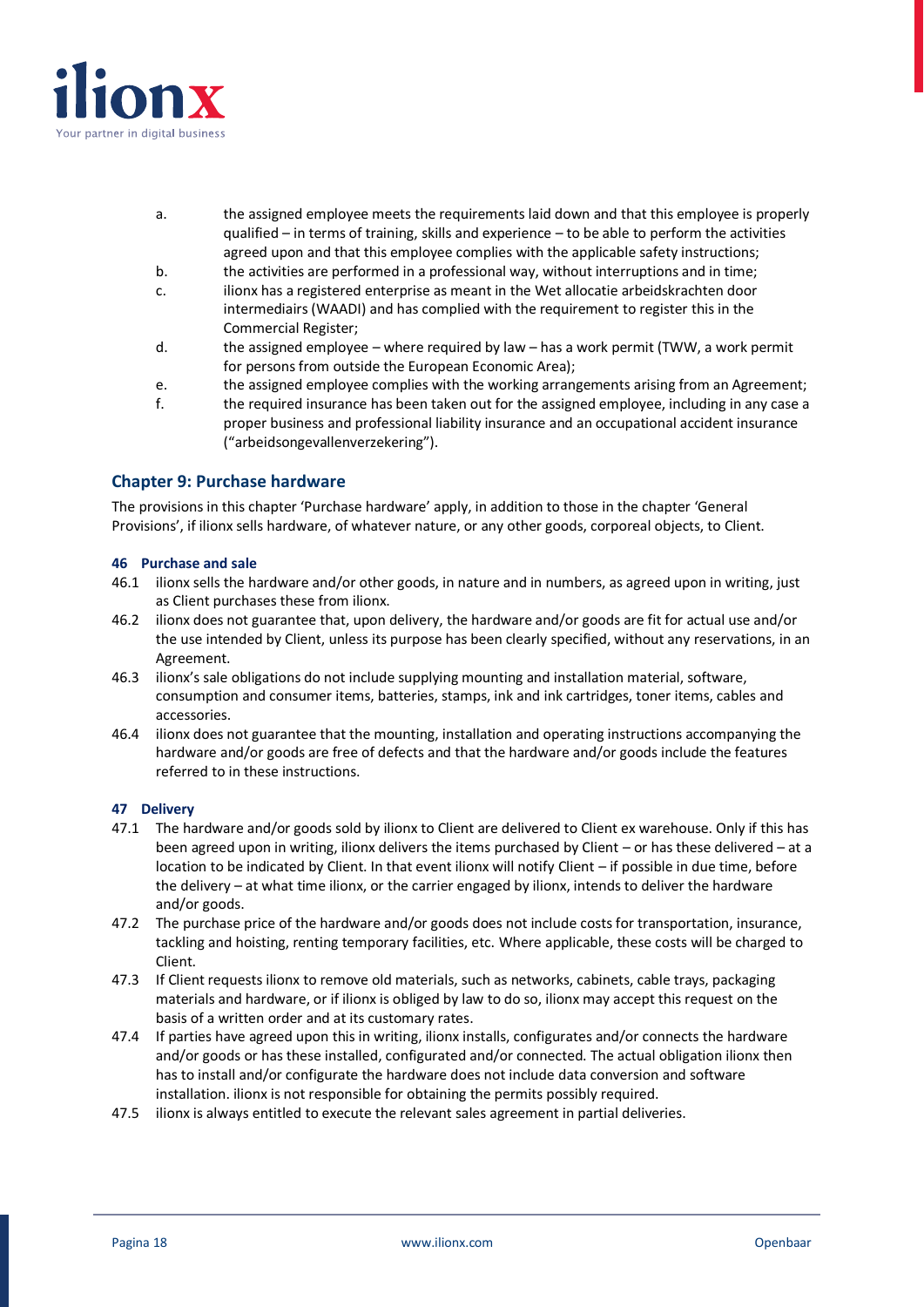![](_page_18_Picture_0.jpeg)

#### **48 Requirements with respect to environment**

- 48.1 Client ensures that the requirements specified by ilionx for the environment for the hardware and/or goods are met, amongst other things, requirements for temperature and humidity and technical environmental requirements.
- 48.2 Client ensures that any activities to be performed by third parties, such as constructional activities, are carried out adequately and in time.

#### **49 Guarantees**

- 49.1 To the best of its abilities ilionx will make every effort to see to it that any defects in the material and manufacturing in the hardware and/or other goods sold, and in parts that have been supplied an delivered by ilionx in the context of the guarantee provisions, are repaired within a reasonable period of time and free of charge, provided ilionx has been notified of these defects within a period of three (3) months following delivery; the notification must include a detailed description of the defect. If the defect cannot be repaired, in ilionx's reasonable opinion, or repair would take too long or if repair were to entail disproportionally high costs, ilionx is entitled to replace the hardware and/or the goods, free of charge, by other, similar but not necessarily identical hardware and/or goods. Any data conversion that should be required after the replacement is not covered by the guarantee. All replaced parts become ilionx's property. The guarantee obligation ends if defects in the hardware or goods or in the parts that have been delivered by ilionx in the context of its guarantee obligations are caused, in part or in full, by incorrect, careless or incompetent use, by other external causes such as damage as a result of fire or water, or if Client has modified the hardware or goods or parts that have been delivered by ilionx in the context of its guarantee obligations or has had any of these modified without ilionx's permission, which permission ilionx will not withhold on unreasonable grounds.
- 49.2 In the context of nonconformance of the hardware and/or goods delivered, Client can exclusively rely on the provisions of article 49.1; any other or any farther-reaching provision is excluded.
- 49.3 Any costs for activities and repairs outside the context of this guarantee are charged by ilionx at its customary rates.
- 49.4 ilionx has no other obligations under a sales agreement with respect to defects and/or any other faults that it is notified of after the guarantee period referred to in article 49.1 lapses.

#### **50 Terms and conditions of suppliers and manufacturers**

- 50.1 ilionx does not manufacture any hardware itself, but purchases this from a manufacturer or a supplier, i.e. a third party. If ilionx sells hardware and/or goods to Client under an Agreement, this is subject to the sales terms and conditions of the relevant third party, replacing any provisions to the contrary in these Terms, provided that ilionx has informed Client in writing about the applicability of that third party's sales terms and conditions and that ilionx has provided Client with these terms and conditions before or when an Agreement is entered into. Contrary to the previous sentence, Client cannot rely on any omission by ilionx to meet its obligation to notify Client as referred to in that sentence if Client is a party as referred to in article 6:235 paragraph 1 or paragraph 3 of the Netherlands Civil Code.
- 50.2 If and in so far as the third party terms and conditions referred to are not considered to be applicable or are declared inapplicable, for whatever reason, to the relation between ilionx and Client, the provisions in these Terms apply in full.

# **Chapter 10: Hosting**

The provisions in this chapter 'Hosting' apply, in addition to those in the chapter 'General Provisions' of these Terms and in the chapter 'Services', if ilionx provides Services, under whatever name, in the field of hosting and any services related to hosting.